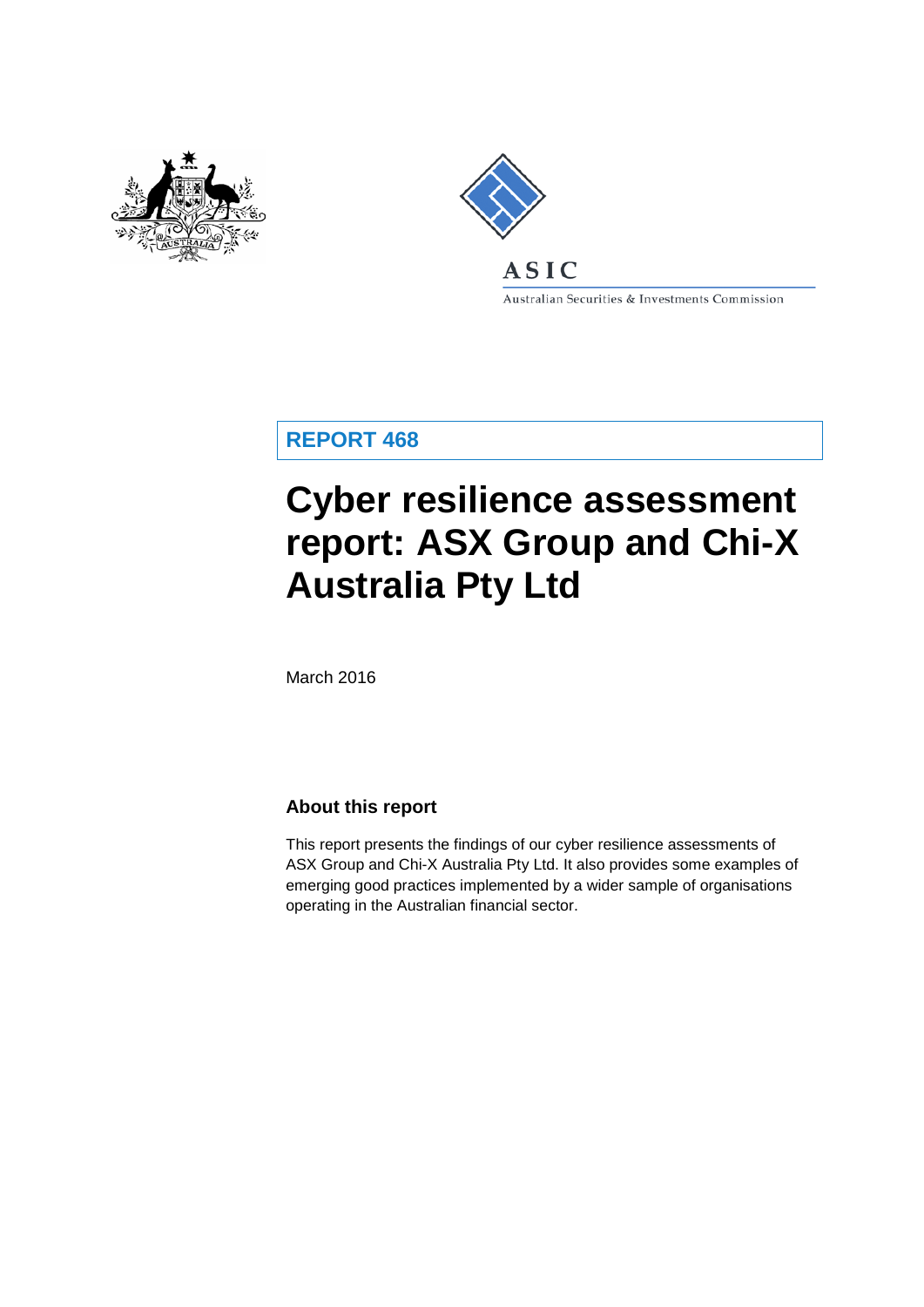#### **About ASIC regulatory documents**

In administering legislation ASIC issues the following types of regulatory documents.

**Consultation papers**: seek feedback from stakeholders on matters ASIC is considering, such as proposed relief or proposed regulatory guidance.

**Regulatory guides**: give guidance to regulated entities by:

- explaining when and how ASIC will exercise specific powers under legislation (primarily the Corporations Act)
- explaining how ASIC interprets the law
- describing the principles underlying ASIC's approach
- giving practical guidance (e.g. describing the steps of a process such as applying for a licence or giving practical examples of how regulated entities may decide to meet their obligations).

**Information sheets**: provide concise guidance on a specific process or compliance issue or an overview of detailed guidance.

**Reports**: describe ASIC compliance or relief activity or the results of a research project.

## **Disclaimer**

This report does not constitute legal advice. We encourage you to seek your own professional advice to find out how the Corporations Act and other applicable laws apply to you, as it is your responsibility to determine your obligations.

Examples in this report are purely for illustration; they are not exhaustive and are not intended to impose or imply particular rules or requirements.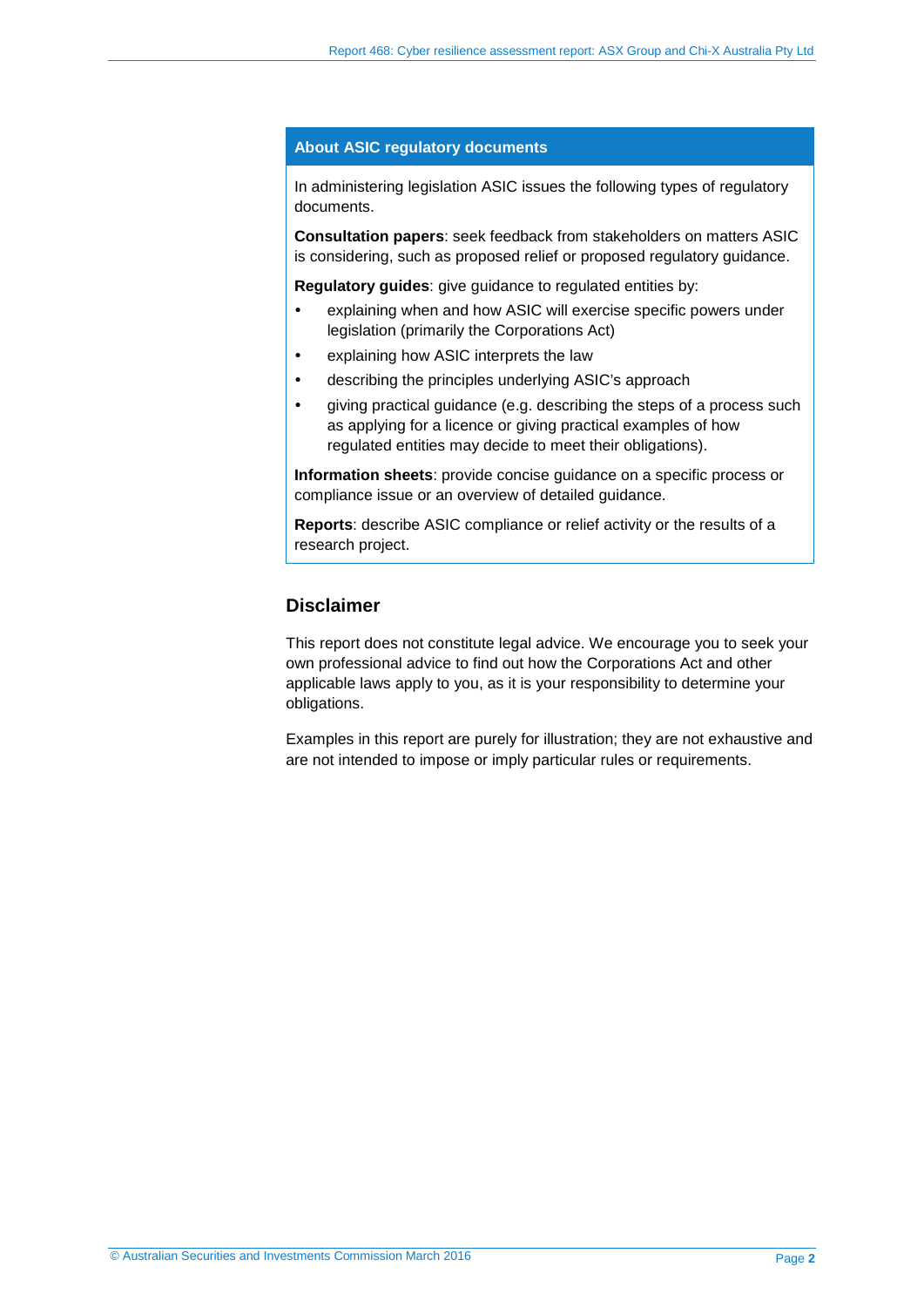# **Contents**

| A |                                                                     |     |
|---|---------------------------------------------------------------------|-----|
|   |                                                                     |     |
|   |                                                                     |     |
| в |                                                                     |     |
|   |                                                                     |     |
|   |                                                                     |     |
|   | Proposed guidance for financial market infrastructure providers 12  |     |
| C |                                                                     |     |
|   |                                                                     |     |
|   |                                                                     |     |
|   |                                                                     |     |
|   |                                                                     |     |
|   |                                                                     |     |
|   |                                                                     |     |
|   |                                                                     |     |
|   |                                                                     |     |
|   | Appendix: Key questions for an organisation's board of directors 20 |     |
|   |                                                                     |     |
|   |                                                                     | .25 |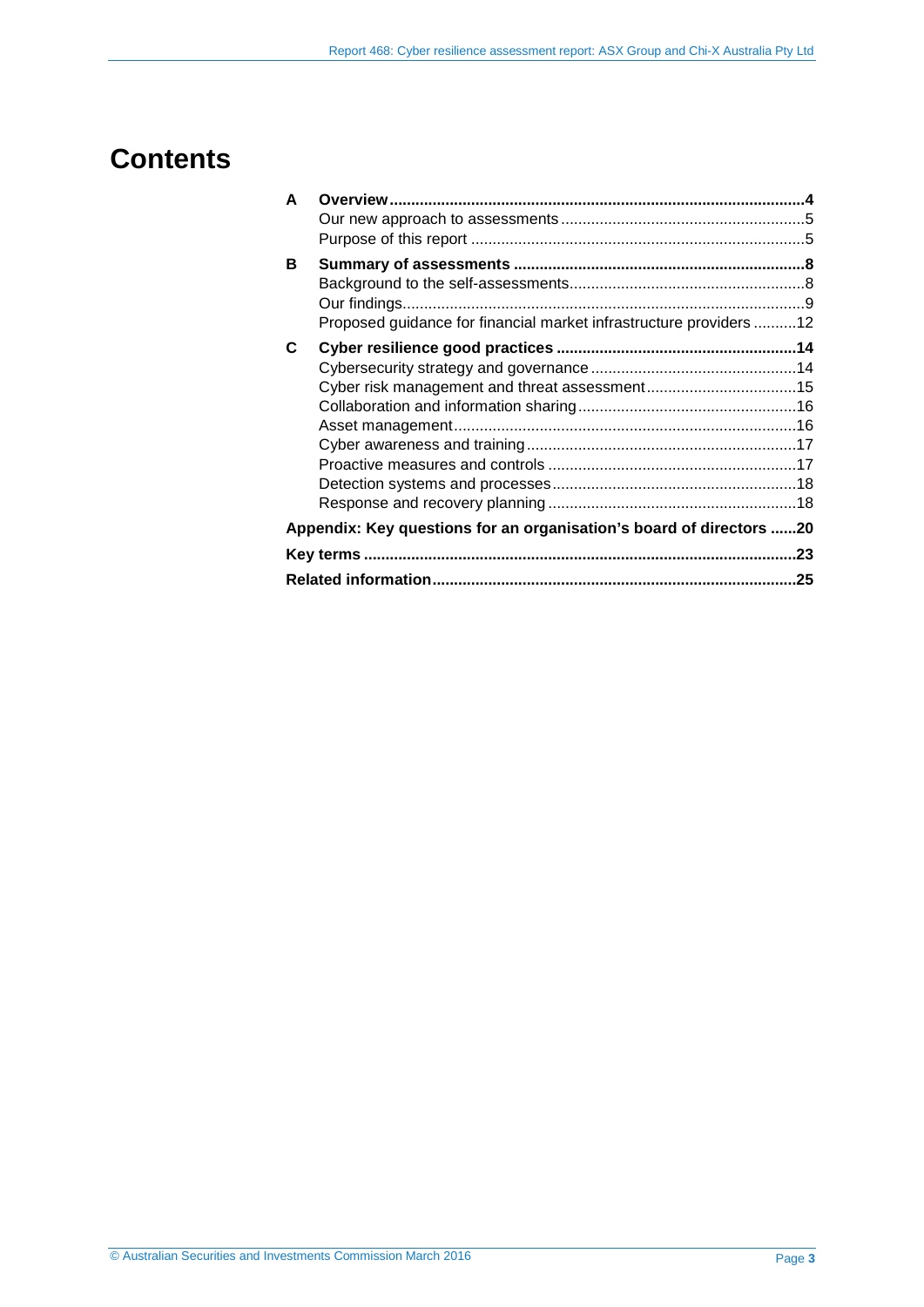## <span id="page-3-0"></span>**A Overview**

#### **Key points**

Licensed market and clearing and settlement (CS) facility operators are required to have, amongst other things, sufficient resources to operate properly. This includes the resources to properly support their cyber resilience—which is now regarded as one of the most significant concerns for the financial services industry and the economy at large.

The cyber resilience of our regulated population is a key focus for ASIC. Given the central role that financial market infrastructure providers play in our economy, their cyber resilience is of particular importance, and the reason for this assessment of Australia's major domestic financial market infrastructure providers—ASX Group and Chi-X Australia Pty Ltd (Chi-X).

Overall, our assessment concluded that ASX Group and Chi-X have, up to this point in time, met their statutory obligations to have sufficient resources for the management of cyber resilience.

Because of the dynamic nature of cyber threats, financial market infrastructure providers' cyber resilience frameworks need to continuously evolve. For that reason, a comprehensive and long-term commitment to cyber resilience is essential to help organisations deal with these challenges as and when they arise. Working closely with the RBA on ASX Group's CS facilities, we will continue to engage with financial market infrastructure providers on this issue.

We will also work to assist other organisations in our financial markets to enhance their cyber resilience framework and environment. To support this, we have provided:

- examples of good practices identified across the financial services industry (see Section [C\)](#page-13-0); and
- some questions board members and senior management of financial organisations should ask when considering their cyber resilience (see the appendix).
- The increasing incidence, complexity and reach of malicious cyber activities can undermine businesses and destabilise our markets, eroding investor and consumer trust and confidence in the financial system and the wider economy. The cyber resilience of our regulated population is, therefore, a key focus for ASIC. In 2015, ASIC release[d Report 429](http://asic.gov.au/regulatory-resources/find-a-document/reports/rep-429-cyber-resilience-health-check/) *Cyber resilience: Health check* (REP 429) to highlight the escalating threat of malicious cyber activities against organisations participating in Australian financial markets, and to increase awareness of cybersecurity across our regulated population.

2 Given the central role financial market infrastructure providers have in our economy, we have selected them for our first formal cyber resilience review. In recognition of the importance of cyber resilience for financial market infrastructure providers, the RBA also used its recent assessment of ASX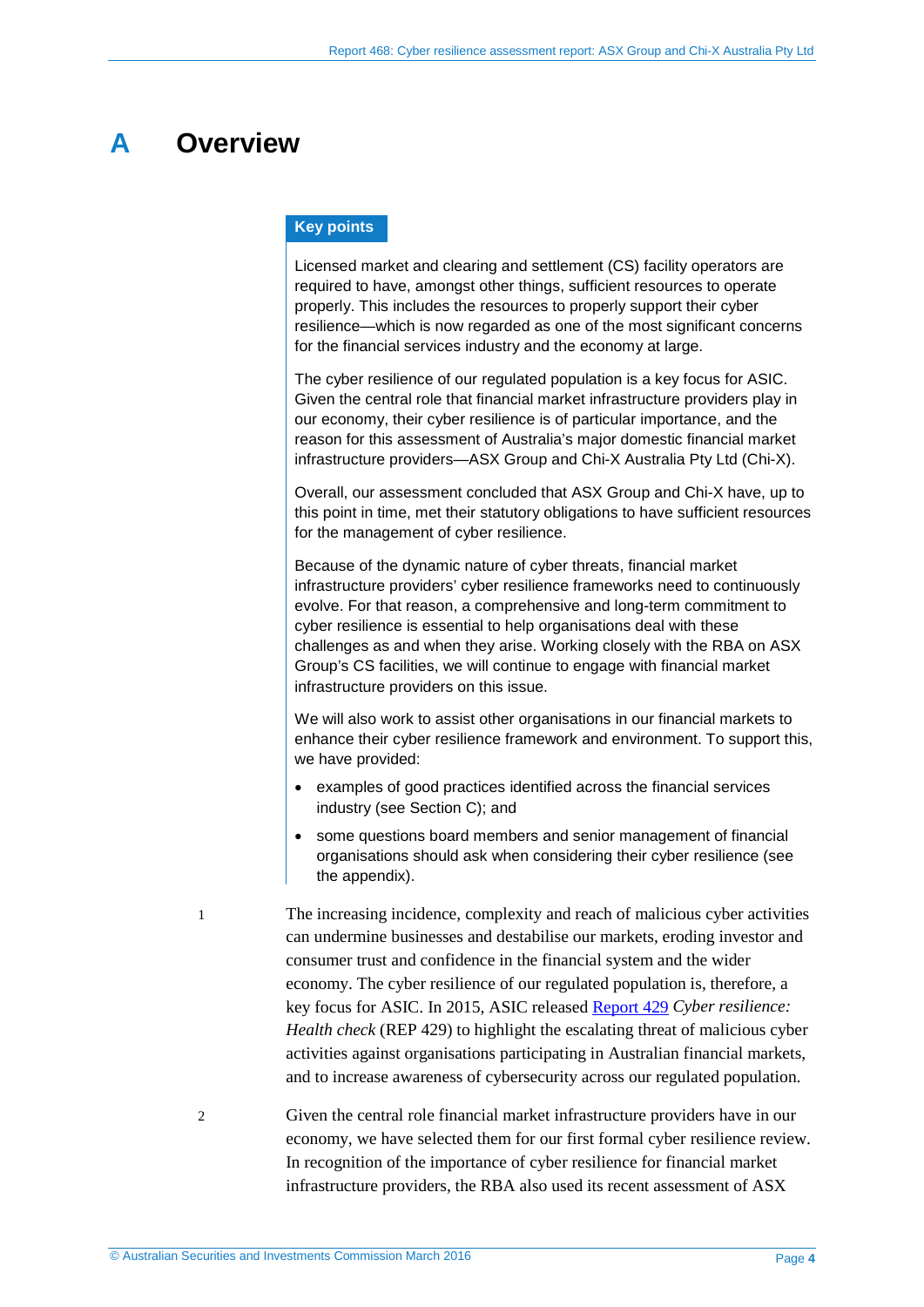Group's CS facilities to indicate its intention to continue engagement (jointly with ASIC) with ASX Group on cyber resilience issues: see RBA, *[2014/15](http://www.rba.gov.au/payments-and-infrastructure/financial-market-infrastructure/clearing-and-settlement-facilities/assessments/2014-2015/)  [Assessment of ASX clearing and settlement facilities,](http://www.rba.gov.au/payments-and-infrastructure/financial-market-infrastructure/clearing-and-settlement-facilities/assessments/2014-2015/)* September 2015.

## <span id="page-4-0"></span>**Our new approach to assessments**

- 3 Under s794C(1) and s823C(1) of the *Corporations Act 2001* (Corporations Act) we may assess how well a market or CS facility licensee is complying with any or all of its obligations in the Corporations Act.
- 4 We were previously required to conduct annual assessments of how well market licensees and CS facility licensees were complying with the wide set of prescribed obligations under s792A(c) and s821A(c), respectively. Following legislative changes, we are no longer required to undertake a review of the entire set of obligations—we can now assess discrete obligations to more effectively target specific high-risk areas. This targeted approach also reduces unnecessary regulatory burden on the financial market infrastructure providers that are being assessed. This report is ASIC's first assessment under the amended legislative framework.

## <span id="page-4-1"></span>**Purpose of this report**

- 5 The purpose of this report is to:
	- (a) assess the extent to which ASX Group and Chi-X have met their obligations under s792A(d) and s821A(d) to have sufficient resources to operate properly—in this case, the resources to properly manage their cyber resilience (see Section [B\)](#page-7-0);

Note: Section 792A(d) applies to market operators and s821A(d) applies to CS facilities. ASX Group operates both forms of market infrastructure; however, Chi-X only operates a market, therefore, s821A(d) does not apply to Chi-X.

- (b) provide examples of good practices we have observed in the wider Australian financial services industry to date, as well as some shared by our regulatory counterparts overseas (see section [C\)](#page-13-0); and
- (c) raise awareness of good cyber resilience practices within the financial services industry, and encourage organisations to collaborate and share threat intelligence to prevent cyber threats.

## **Assessment**

6 We have concluded that, up to this point in time, ASX Group and Chi-X have met their obligations to have adequate resources to manage cyber resilience.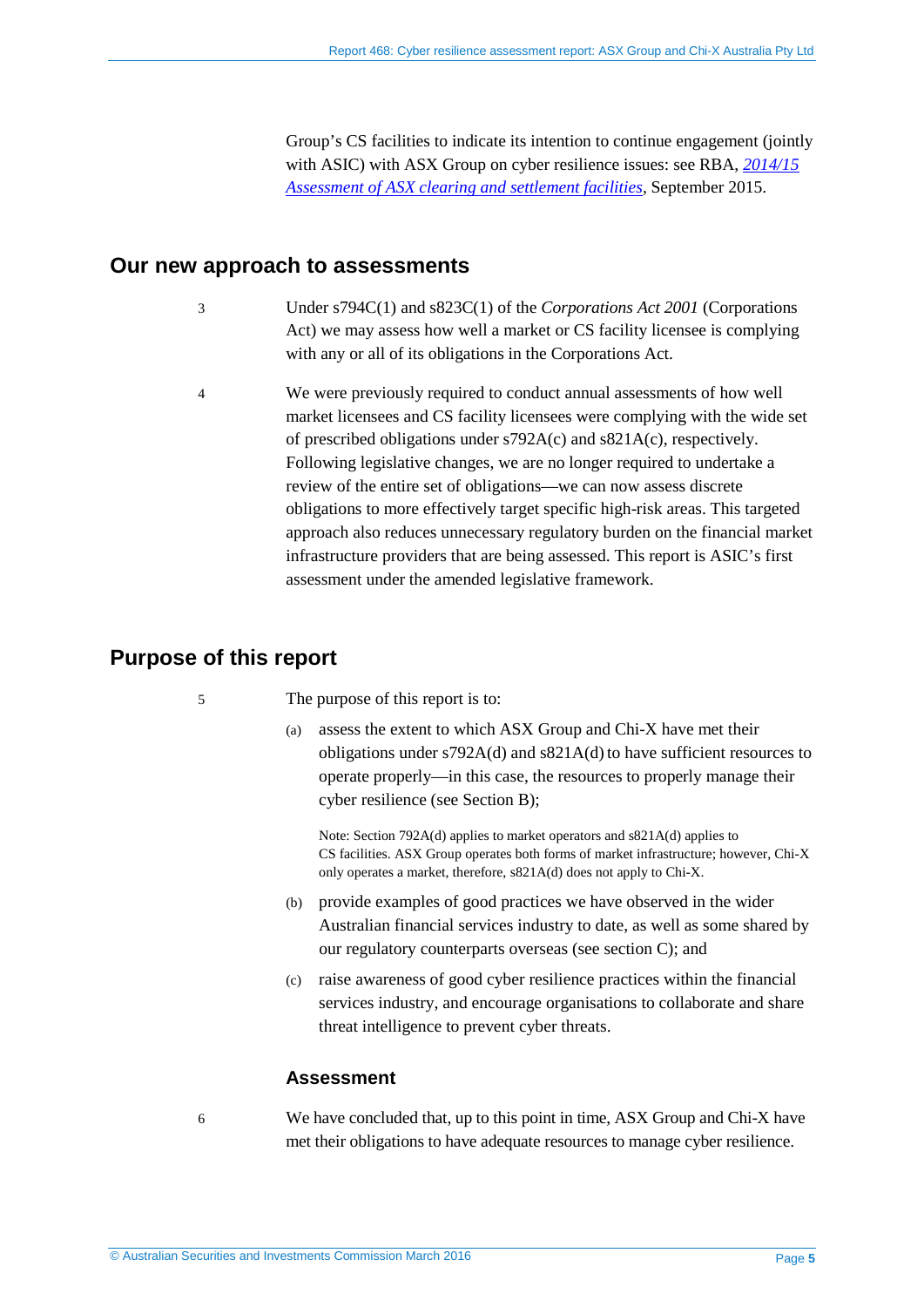7 In carrying out the cyber resilience assessments of ASX Group and Chi-X, we have chosen to apply the US National Institute of Standards and Technology (NIST) [Cybersecurity Framework for Critical Infrastructure](http://www.nist.gov/cyberframework/upload/cybersecurity-framework-021214.pdf) (PDF 930 KB) (NIST Cybersecurity Framework). As part of our assessment, ASX Group and Chi-X were required to complete a self-evaluation against the framework which was later validated by ASIC through a series of document reviews and detailed discussions. In doing so, we worked closely with the RBA, which reported on the results of the self-assessment in the *[2014/15 Assessment of ASX clearing and settlement facilities](http://www.rba.gov.au/payments-and-infrastructure/financial-market-infrastructure/clearing-and-settlement-facilities/assessments/2014-2015/)* in September 2015. We also compared our findings with practices used by a sample of other important financial organisations operating in Australian markets.

> Note: The NIST Cybersecurity Framework is one of a number of frameworks that can be used to assess an organisation's cyber resilience. It was used for this assessment because it takes a risk-based approach that is relevant to ASIC's regulated population. ASIC recognises, however, that some organisations may consider other available frameworks to be better suited to their particular circumstances.

8 Because of the dynamic nature of cyber threats, financial market infrastructure providers' cyber resilience frameworks need to continuously evolve. A comprehensive and long-term commitment to cyber resilience is essential to help all organisations deal with these challenges as and when they arise. With this in mind, we intend to use the information collected from this assessment to work closely with ASX Group and Chi-X to monitor future developments in this area—particularly the ongoing evolution of international and domestic regulatory settings and expectations.

#### **ASX Group's CS facilities**

9 In respect of ASX's CS facilities, this work will be conducted in cooperation with the RBA, which is consistent with the position set out in the *[2014/15](http://www.rba.gov.au/payments-and-infrastructure/financial-market-infrastructure/clearing-and-settlement-facilities/assessments/2014-2015/)  [Assessment of ASX clearing and settlement facilities](http://www.rba.gov.au/payments-and-infrastructure/financial-market-infrastructure/clearing-and-settlement-facilities/assessments/2014-2015/)*.

10 Of particular importance to ASX Group's CS Facilities, is the Committee on Payments and Market Infrastructure (CPMI) and the International Organization of Securities Commissions (IOSCO) *[Principles for financial](http://www.bis.org/cpmi/publ/d101a.pdf) market [infrastructures](http://www.bis.org/cpmi/publ/d101a.pdf)* (PDF 1.6 MB) (CPMI–IOSCO Principles). The CPMI–IOSCO Principles are international standards for the design and operation of systemically important CS facilities, trade repositories and payment systems. The CPMI–IOSCO Principles have been implemented in Australia and are jointly applied as regulatory standards by ASIC and the RBA: see Regulatory [Guide](http://asic.gov.au/regulatory-resources/find-a-document/regulatory-guides/rg-211-clearing-and-settlement-facilities-australian-and-overseas-operators/) 211 *Clearing and settlement facilities: Australian and overseas operators* (RG 211) and the RBA's [Financial Stability Standards \(FSS\)](http://www.rba.gov.au/payments-and-infrastructure/financial-market-infrastructure/clearing-and-settlement-facilities/standards/financial-stability-standards.html) for CS facilities.

11 In November 2015, CPMI–IOSCO published draft cyber resilience guidance for consultation in *[Consultative paper: Guidance on cyber resilience for](http://www.bis.org/cpmi/publ/d138.htm)  [financial market infrastructures](http://www.bis.org/cpmi/publ/d138.htm)* (the proposed Cyber Guidance). The proposed Cyber Guidance is intended to interpret how relevant requirements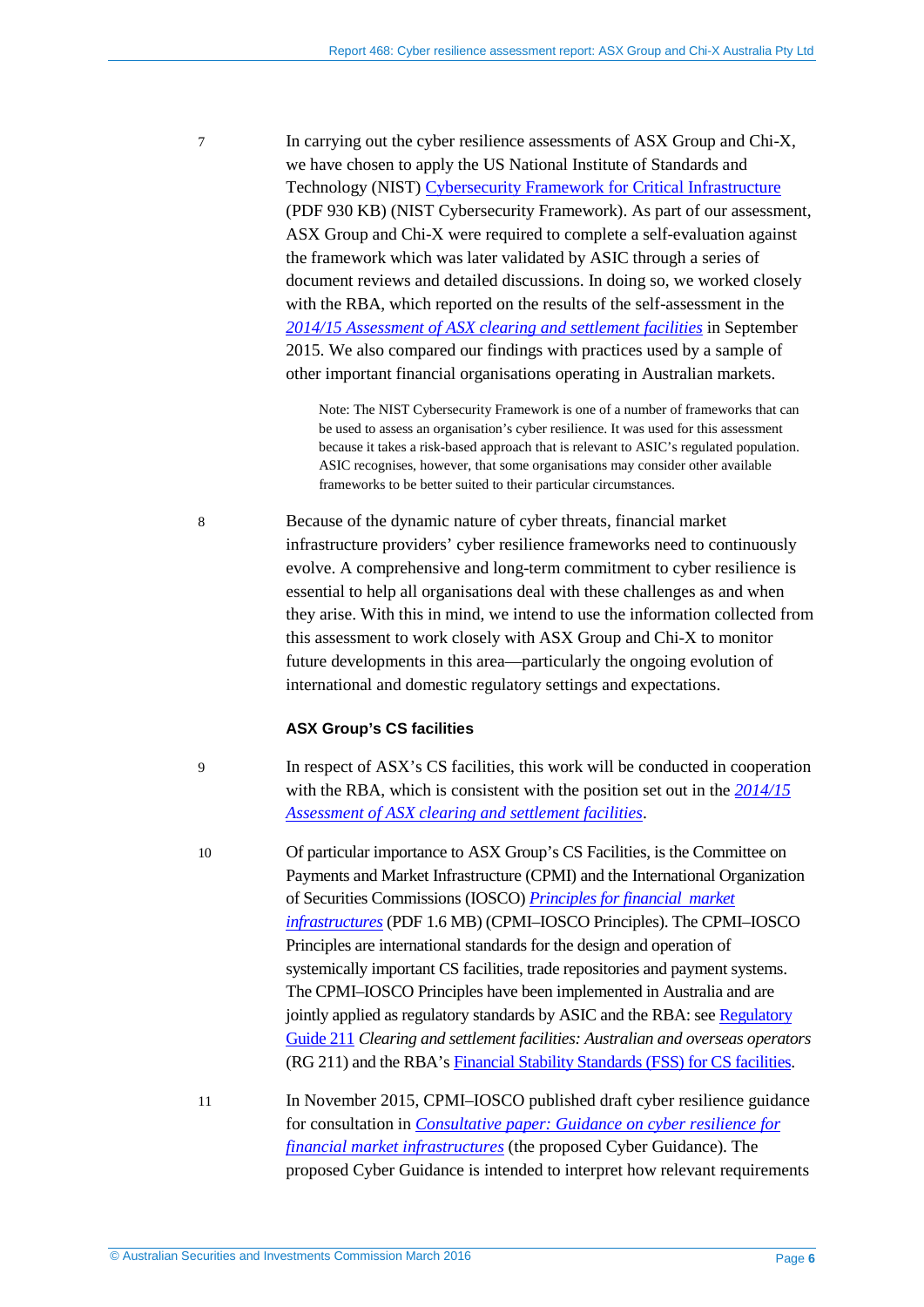in the CPMI–IOSCO Principles apply to cyber resilience (i.e. it does not propose new requirements). Once finalised, the Cyber Guidance will be the basis for our future engagement on cyber resilience with ASX Group's CS facilities and will also provide helpful guidance for the markets operated by ASX Group and Chi-X—and across the broader financial system.

12 The proposed Cyber Guidance covers a number of key concepts that are consistent with the various lines of inquiry undertaken by ASIC as part of this assessment of ASX Group and Chi-X.

## **Good practice guidance**

- 13 In Section [C](#page-13-0) we provide examples of good practices we observed across a wider sample of organisations in the Australian financial services industry, as well as some shared by our regulatory counterparts overseas. The purpose of this is to supplement the proposed Cyber Guidance and raise awareness of cybersecurity to help organisations identify ways to increase their cyber resilience. We also encourage organisations to collaborate with each other and share good practices to increase cyber resilience across the entire financial system.
- 14 We expect all organisations within our regulated population to consider the good practice guidance presented in this report as they develop or enhance their cyber resilience frameworks.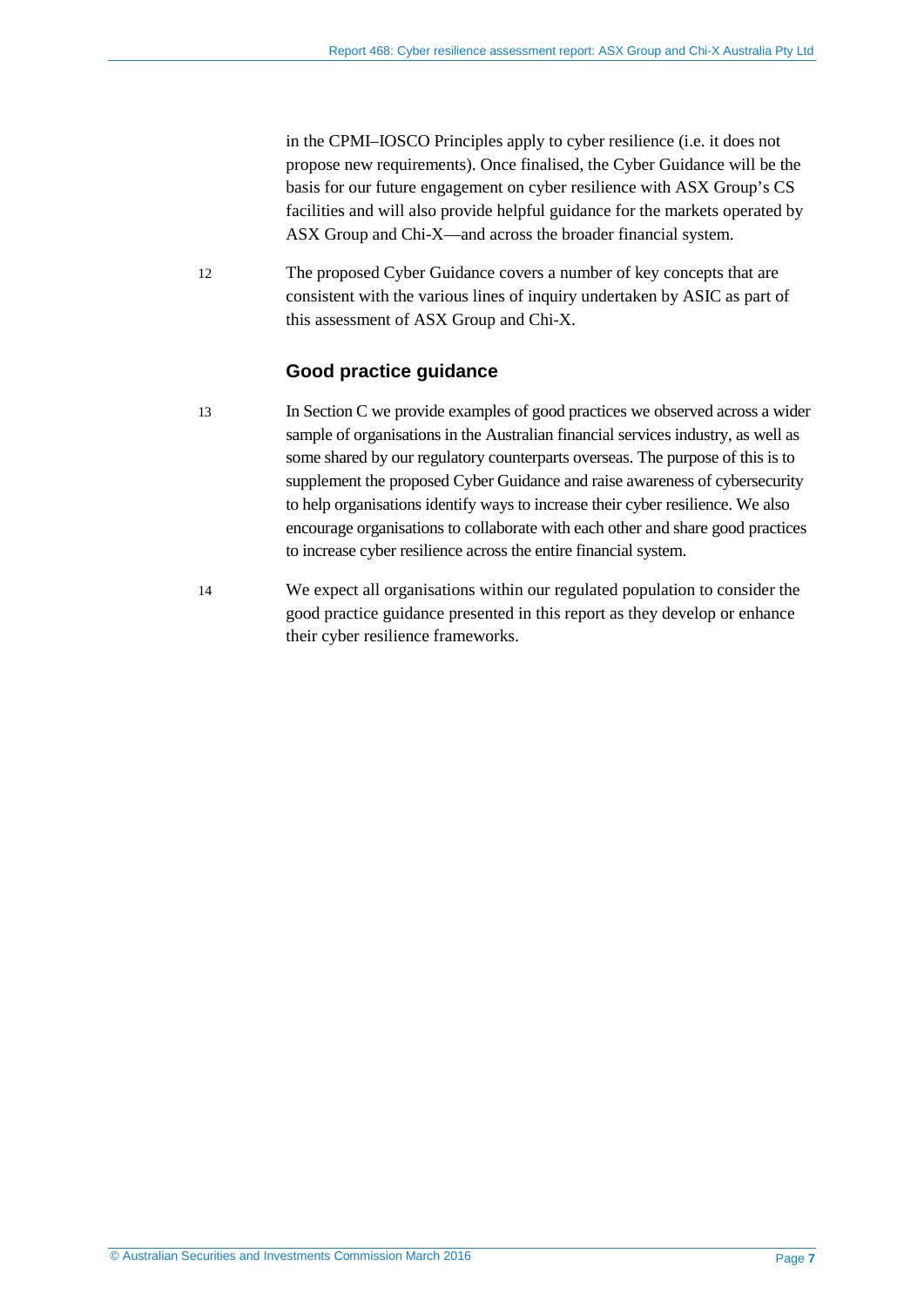## <span id="page-7-0"></span>**B Summary of assessments**

#### **Key points**

In this section we:

- discuss the increasing importance of cyber resilience for all organisations in Australia's financial sector (see paragraphs 15–21);
- present our findings from the assessments of ASX Group and Chi-X, together with data from industry self-assessments undertaken by a wider sample of Australian financial organisations (see paragraph[s 22](#page-8-1)[–35\)](#page-11-1); and
- discuss in further detail the proposed Cyber Guidance for financial market infrastructure providers (see paragraphs [36–](#page-11-2)[42\)](#page-12-0).

## <span id="page-7-1"></span>**Background to the self-assessments**

| 15 | The financial sector is undergoing an unprecedented rate of technological<br>innovation with the commoditisation of internet-based offerings and<br>increasing customer demand for personalised, distributed services.<br>Organisations of all sizes are innovating to access new markets and create<br>greater value for stakeholders and customers. |
|----|-------------------------------------------------------------------------------------------------------------------------------------------------------------------------------------------------------------------------------------------------------------------------------------------------------------------------------------------------------|
| 16 | We support and actively assist organisations to realise the potential these<br>new opportunities can provide. One by-product of technological innovation<br>is that organisations are now exposed to:                                                                                                                                                 |
|    | an increased risk of cyber crime (both internal and external to an<br>(a)<br>organisation); and                                                                                                                                                                                                                                                       |
|    | the potential for weaknesses to be exploited in globally connected<br>(b)<br>networks of information and communication systems.                                                                                                                                                                                                                       |
| 17 | Organisations need to adopt and implement highly responsive processes to<br>operate effectively in this changing environment. Because of the dynamic<br>nature of cyber threats, a comprehensive and long-term commitment to cyber<br>resilience is essential to help organisations to deal with these challenges as<br>and when they arise.          |
|    | Our approach to assessments                                                                                                                                                                                                                                                                                                                           |
| 18 | This is ASIC's first formal assessment of cyber resilience following the<br>release of REP 429. In addition to this formal assessment, we also engaged                                                                                                                                                                                                |

release of REP 429. In addition to this formal assessment, we also engaged with a large number of other Australian financial organisations to support them in self-assessing their cyber resilience. For this engagement, and our more detailed assessment of ASX Group and Chi-X, we chose to use the NIST Cybersecurity Framework.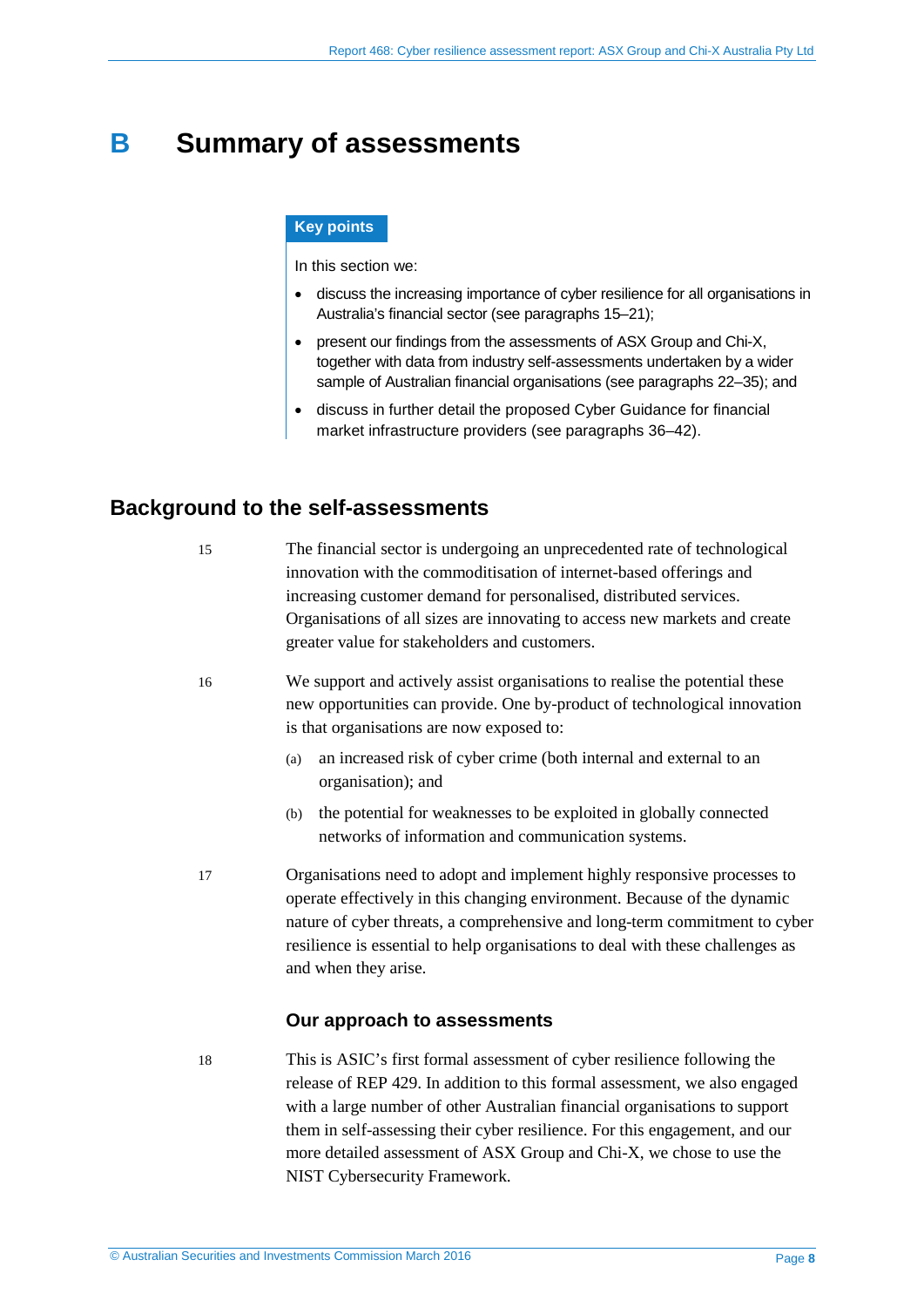| -19 | The NIST Cybersecurity Framework is one tool that can be used to evaluate |
|-----|---------------------------------------------------------------------------|
|     | cyber resilience. It was selected because of its wide use by critical     |
|     | infrastructure providers and other organisations in a number of overseas  |
|     | jurisdictions: see Appendix 3 of REP 429 for a summary of the NIST        |
|     | Cybersecurity Framework.                                                  |

20 As part of our wider work in this area, we will continue to collaborate with various Australian Government agencies (including the Department of the Prime Minister and Cabinet and the RBA) and a range of international market regulators, including in the United States, European Union and Asia.

> Note: We work closely with the RBA on all matters relevant to Australian CS facilities. The RBA has oversight of the FSS, which applies to all Australian licensed CS Facilities, and ASIC has responsibility for the other provisions of Ch 7.3 of the Corporations Act: see *[2014/15 Assessment of ASX clearing and settlement facilities](http://www.rba.gov.au/payments-and-infrastructure/financial-market-infrastructure/clearing-and-settlement-facilities/assessments/2014-2015/)*.

21 This collaboration is designed to help monitor approaches adopted by international and domestic regulators, and guidance being developed by international standard-setting bodies such as CPMI and IOSCO. The goal is to ensure the ongoing development of an approach that best serves ASIC's stakeholders and the broader Australian financial sector.

## <span id="page-8-1"></span><span id="page-8-0"></span>**Our findings**

| 22 | We have concluded that, up to this point in time, ASX Group and Chi-X have met |
|----|--------------------------------------------------------------------------------|
|    | their obligations to have sufficient resources for the management of cyber     |
|    | resilience. In reaching this conclusion, we have used data and information     |
|    | provided to us by ASX Group and Chi-X, including the results from their self-  |
|    | assessments against the NIST Cybersecurity Framework.                          |
| 23 | In the course of our assessment, we also requested and reviewed supporting     |
|    | documentation, and conducted further detailed inquiries through discussions    |
|    | with ASX Group and Chi-X to clarify responses and seek further                 |
|    | information. The more detailed findings of this assessment have been shared    |
|    | with both ASX Group and Chi-X.                                                 |
| 24 | In presenting the findings in this report, we were conscious about             |
|    | maintaining the confidentiality of data from ASX Group and Chi-X. For that     |
|    | reason, data from these organisations has been anonymously incorporated        |
|    | with data received by ASIC from a wider sample of Australian financial         |
|    | organisations, which were subject to a separate NIST Cybersecurity             |
|    | Framework self-assessment process.                                             |
|    |                                                                                |
| 25 | Although we have not independently validated all of the data received from     |
|    | this wider sample of organisations, it did enable us to compare the            |
|    | approaches undertaken by ASX Group and Chi-X, and assist in identifying        |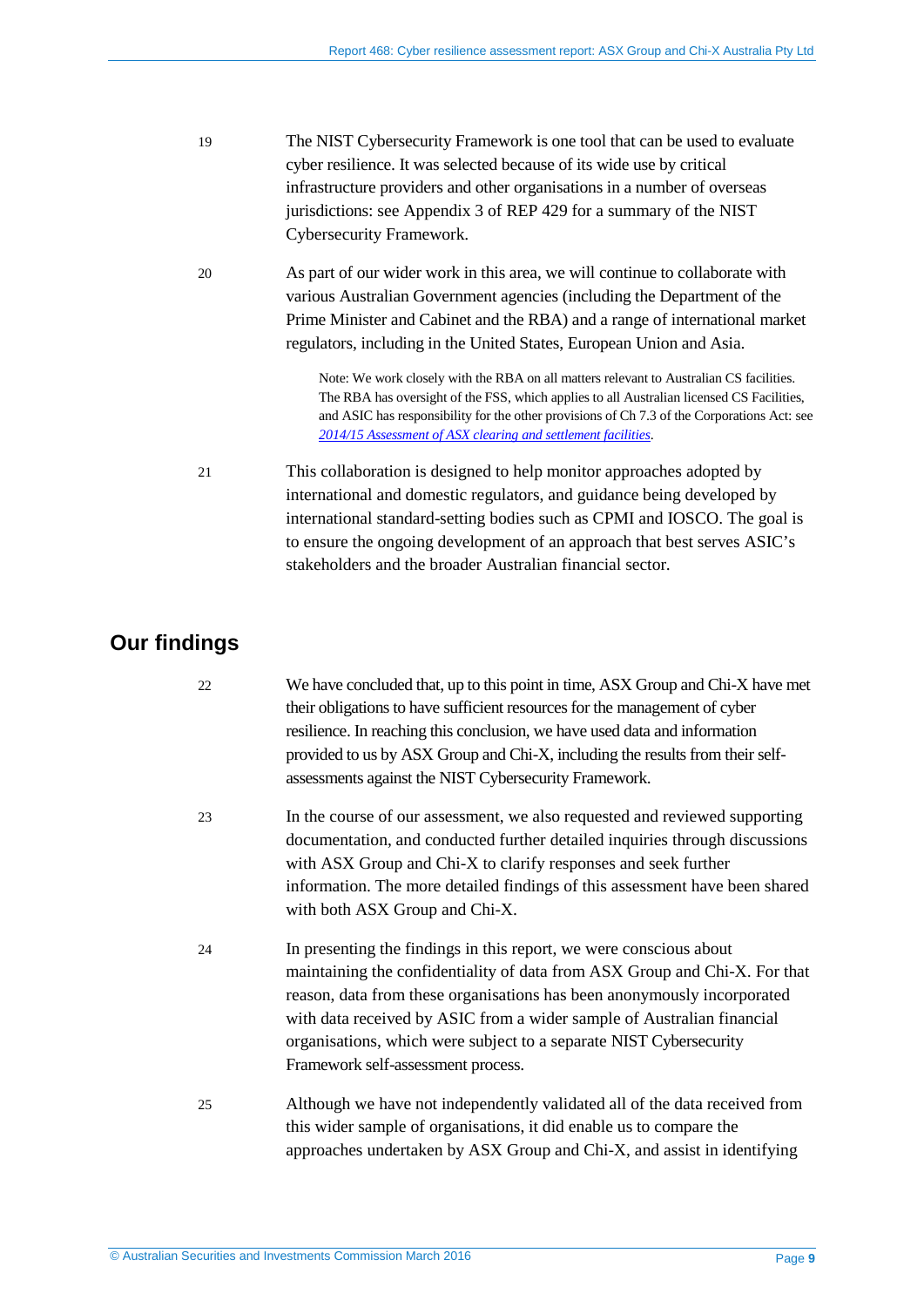other emerging good practices across a wider set of significant participants in the Australian financial sector.

## **Self-assessment results against the NIST Cybersecurity Framework**

- 26 The findings presented in this section of the report reflect those of the different organisations that have worked with ASIC in responding to the NIST self-assessment process—being ASX Group, Chi-X and the wider range of financial organisations that undertook the NIST Cybersecurity Framework self-assessment.
- 27 [Figure 1](#page-9-0) shows the level of sophistication and rigor ('tier ratings') of an organisation's cybersecurity practices. The tiers range from least to most progressed (i.e. partial, risk informed, repeatable and adaptive).

Note: *Adaptive* means processes are operated and adjusted in 'real time' as and when events occur; *repeatable* means organisation-wide cybersecurity processes are in place and are operated and updated on a regular basis; *risk informed* means a cyber risk management policy has been approved by senior management (although not on an organisation-wide basis); *partial* means cyber risk management profiles are not formalised, and are managed on an ad hoc basis.

#### <span id="page-9-0"></span>**Figure 1: Summary of the NIST Cybersecurity Framework tier ratings across all self-assessments**



28 We observed that 82% of cybersecurity practices were self-assessed as *adaptive* (30.9%) or *repeatable* (51.1%). Of the remaining 18%, *risk informed* represented 15.6% of cybersecurity practices, and only 2.4% were self-assessed as *partial*. These results are a positive reflection of the overall cyber resilience health of the organisations.

29 We also reviewed the breakdown of the tier ratings in Figure 1 across the five 'core functions' of the lifecycle of an organisation's management of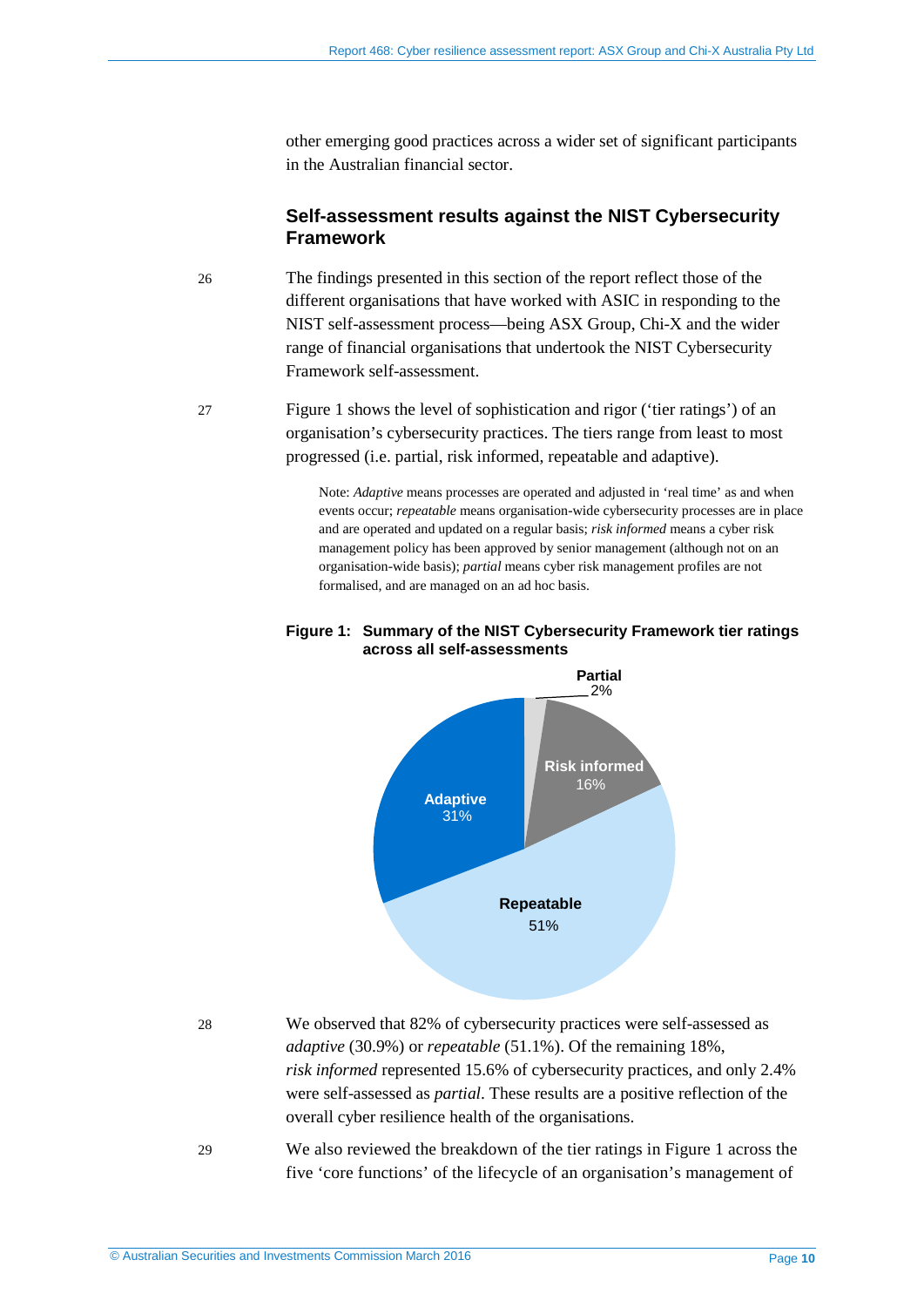cyber risk. These core functions are 'identify', 'protect', 'detect', 'respond' and 'recover'.

30 We found that ratings of core functions are generally consistent. That is, organisations believe they perform consistently (whatever that level may be) when 'identifying', 'protecting', 'detecting', and 'recovering' in response to a cyber incident. The exception is 'responding' where responses showed rates at over 90% for *repeatable* and *adaptive* behaviours.

31 More specifically, we assessed both the ASX Group and Chi-X cyber resilience practices to be at the upper levels of the tier ratings (i.e. repeatable or adaptive) across the assessment criteria at the core function level.

#### **Figure 2: Breakdown by NIST Cybersecurity Framework core functions** Partial Risk-Informed Repeatable Adaptive



32 In reviewing the responses to the NIST Cybersecurity Framework, we found the following practices rated as 'adaptive' across the organisations:

- (a) established information security policies are periodically reviewed and updated;
- (b) cybersecurity roles are defined, communicated and understood at the senior management level;
- (c) legal and compliance obligations are understood and managed;
- (d) response and recovery plans are managed, communicated and tested on a periodic basis; and
- (e) cyber events are communicated within the organisation to ensure ongoing awareness of threats.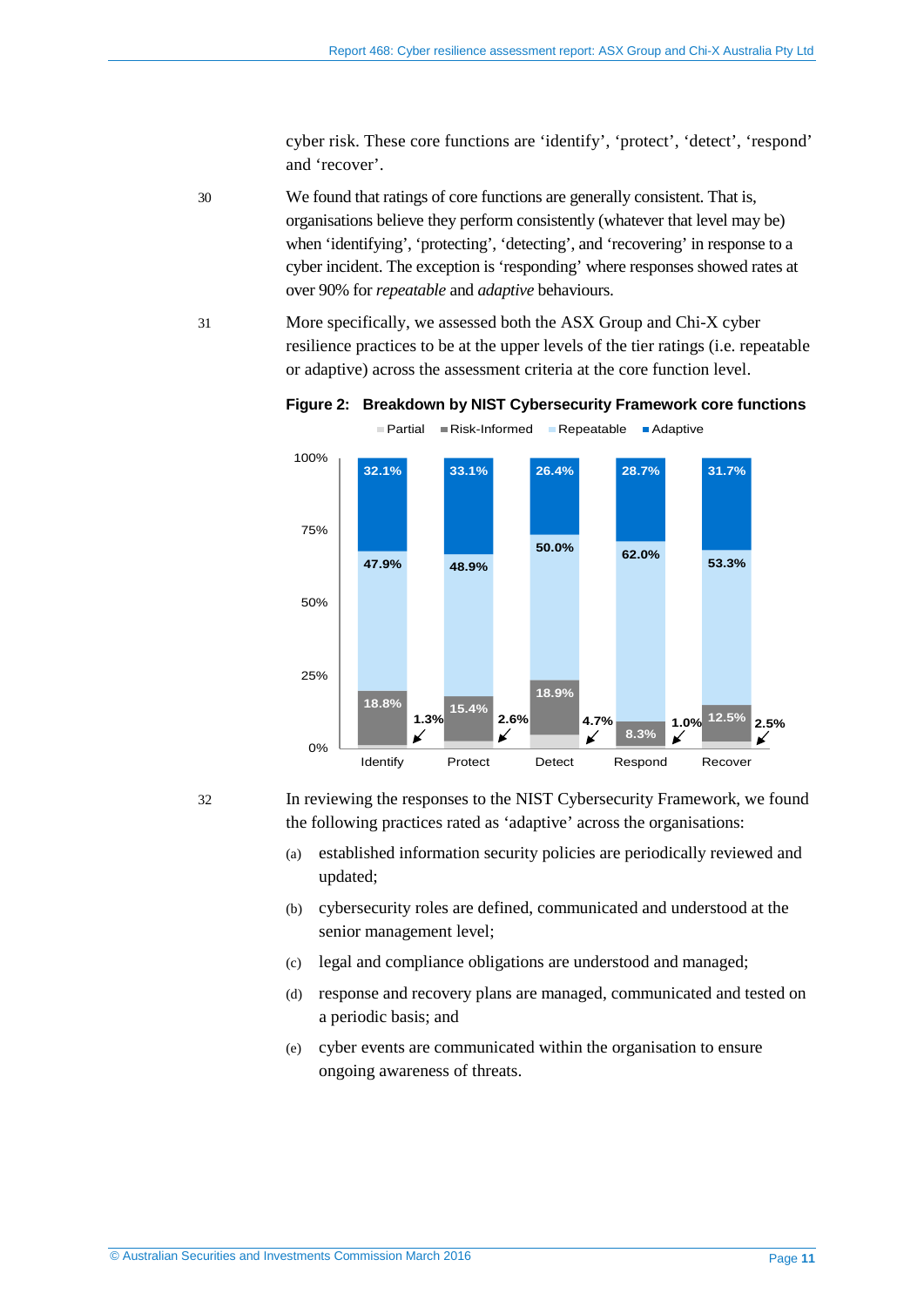| 33 | Common challenges across the organisations included: |  |  |  |
|----|------------------------------------------------------|--|--|--|
|----|------------------------------------------------------|--|--|--|

- (a) establishment of a baseline for data flows across organisational networks that could, in turn, enable the detection of any anomalous flow of information; and
- (b) management of software across mobile devices to prevent installation of malicious code.
- 34 We found that although a variety of operational cyber resilience practices are used by organisations, the results are an indication that these organisations rate cyber resilience as high on their risk radar—and are, generally, well progressed in managing and further developing their cyber resilience. Furthermore, all organisations gave a strong indication of continued focus on cyber risks and a desire to move toward, or maintain, a cyber resilience tier rating of *adaptive* across all categories in the short to medium term: see Section [C](#page-13-0) for a more detailed discussion of these good practices.
- <span id="page-11-1"></span>35 Although the overall results of the NIST Cybersecurity Framework selfassessments can be interpreted as indicating a high level of cyber resilience within organisations, the weakest link is often the real measure of cyber resilience—for both the organisation concerned and the industry more broadly. Organisations should ensure good practices are in place for assessing cyber risk and driving continuous improvement.

## <span id="page-11-2"></span><span id="page-11-0"></span>**Proposed guidance for financial market infrastructure providers**

36 We will continue to monitor developments in the forthcoming guidance on cyber resilience to the CPMI–IOSCO Principles, and in international and domestic regulatory settings and expectations. As we have done to date, we will continue this work in close collaboration with the RBA.

- 37 The intention of the proposed Cyber Guidance is to interpret how relevant requirements in the CPMI–IOSCO Principles apply to cyber resilience; it does not propose to create a new set of requirements. The proposed Cyber Guidance is also intended to add momentum to, and instil international consistency in, the industry's ongoing efforts to enhance the ability of systemically important CS facilities, trade repositories and payment systems to:
	- (a) pre-empt malicious cyber activities;
	- (b) respond rapidly and effectively to cyber activities; and
	- (c) achieve faster and safer target recovery objectives if they succeed.
- 38 The proposed Cyber Guidance sets out the preparations and measures that these organisations should use to enhance their cyber resilience capabilities. The aim is to limit the escalating risks that cyber threats pose to individual financial market infrastructure providers and financial stability. It also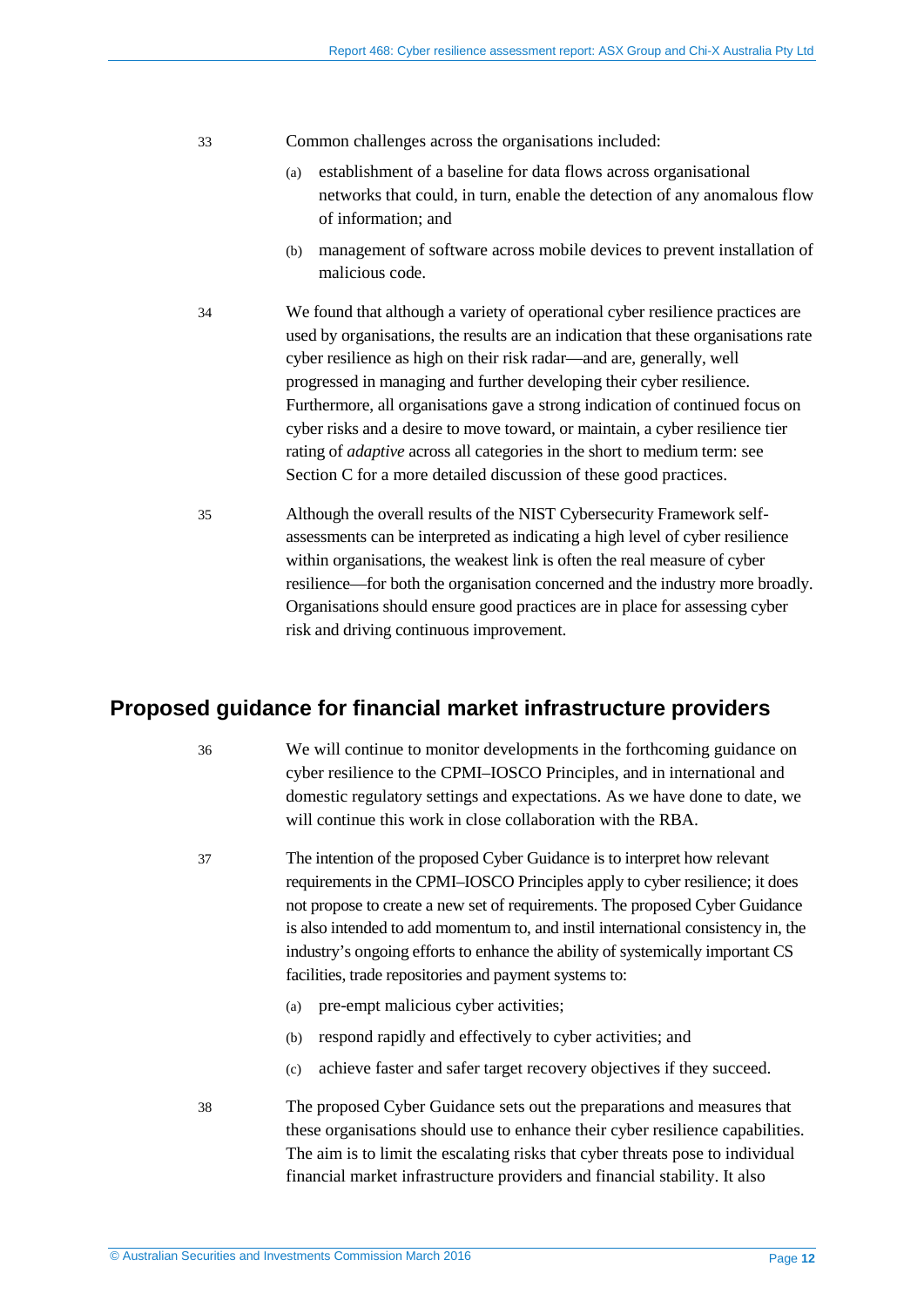provides regulators with a set of internationally agreed guidelines to support consistent and effective oversight and supervision of financial market infrastructure providers in the area of cyber risk.

39 The key concepts of the proposed Cyber Guidance include that:

- (a) the attention of the board and senior management is critical to a successful cyber resilience strategy;
- (b) the ability to resume operations quickly and safely after malicious cyber activities is paramount;
- (c) providers should make use of good-quality threat intelligence and rigorous testing;
- (d) cyber resilience requires a process of continuous improvement; and
- (e) cyber resilience cannot be achieved by a financial market provider alone, it is a collective effort of the whole 'ecosystem'.

40 The proposed Cyber Guidance reflects the urgency of addressing the increasing risks that cyber threats pose to financial stability. It also highlights the need for a coordinated approach. In our highly interconnected financial sector, cyber resilience cannot be achieved by individual organisations alone—the broader 'ecosystem' needs to work in unison.

Note: It is anticipated that the Cyber Guidance will be finalised in the second half of 2016.

41 A number of the key concepts in the proposed Cyber Guidance were considered by ASIC as part of our assessment of ASX Group and Chi-X. The final Cyber Guidance will apply directly to the operation of ASX Group's CS facilities, and will also informally provide a set of considerations for the markets operated by ASX Group and Chi-X. We may choose to review market operators in light of these considerations and the ASIC market integrity rules.

<span id="page-12-0"></span>42 ASIC anticipates working closely with ASX Group, Chi-X and other regulators (including the RBA in respect of CS facilities) to ensure the effective application of the proposed Cyber Guidance in the period following its finalisation.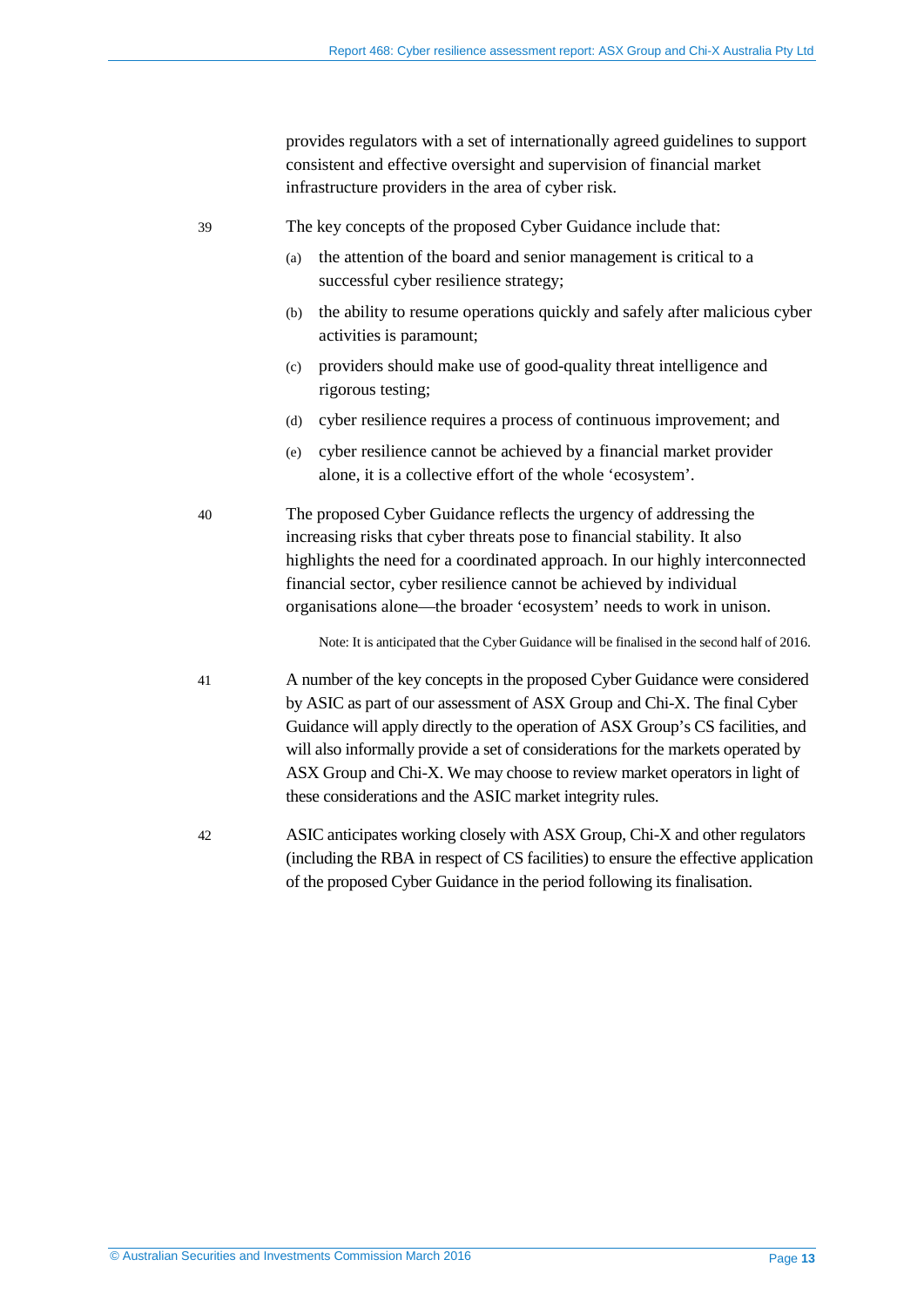## <span id="page-13-0"></span>**C Cyber resilience good practices**

#### **Key points**

This section sets out examples of some of the emerging good practices we identified as part of our assessment of ASX Group and Chi-X, and through our wider engagement with a number of other financial organisations. These practices have been identified through both the self-assessment process conducted under the NIST Cybersecurity Framework, as well as more detailed follow-up discussions.

We consider the benefit of identifying these good practices goes beyond the organisations that we have formally engaged with to date. We encourage all organisations to discuss, share and consider the application of these practices in the pursuit of a collective and robust defence against cyber threats in Australia's financial markets.

43 The following examples of emerging good practices were rated as 'adaptive' by organisations in the self-assessments conducted against the NIST Cybersecurity Framework. These practices enable organisations to operate highly adaptive and responsive cyber resilience processes—and could be applied by other organisations to improve their cyber resilience preparedness.

## <span id="page-13-1"></span>**Cybersecurity strategy and governance**

44 The good practices we observed in relation to cybersecurity strategy and governance were characterised by board 'ownership', and responsive and agile governance models.

#### **Good practice 1: Board engagement**

#### *Periodic review*

The board takes ownership of cyber strategy and ensures it is reviewed on a periodic basis to assess progress against success measures outlined in the strategy. Measures include time to detection, speed of response and recovery process.

#### *Cyber resilience as a management tool*

The management of cyber resilience is viewed by the board as a critical management tool for understanding risk status and making important investment decisions on cyber risk. It is seen as a tool for 'enabling' (not limiting) the organisation—by anticipating scenarios and building protection against them to take advantage of market opportunities.

*Cyber resilience fluency*

Board members are becoming increasingly educated in the language of cyber resilience and the potential threats to organisations, and are more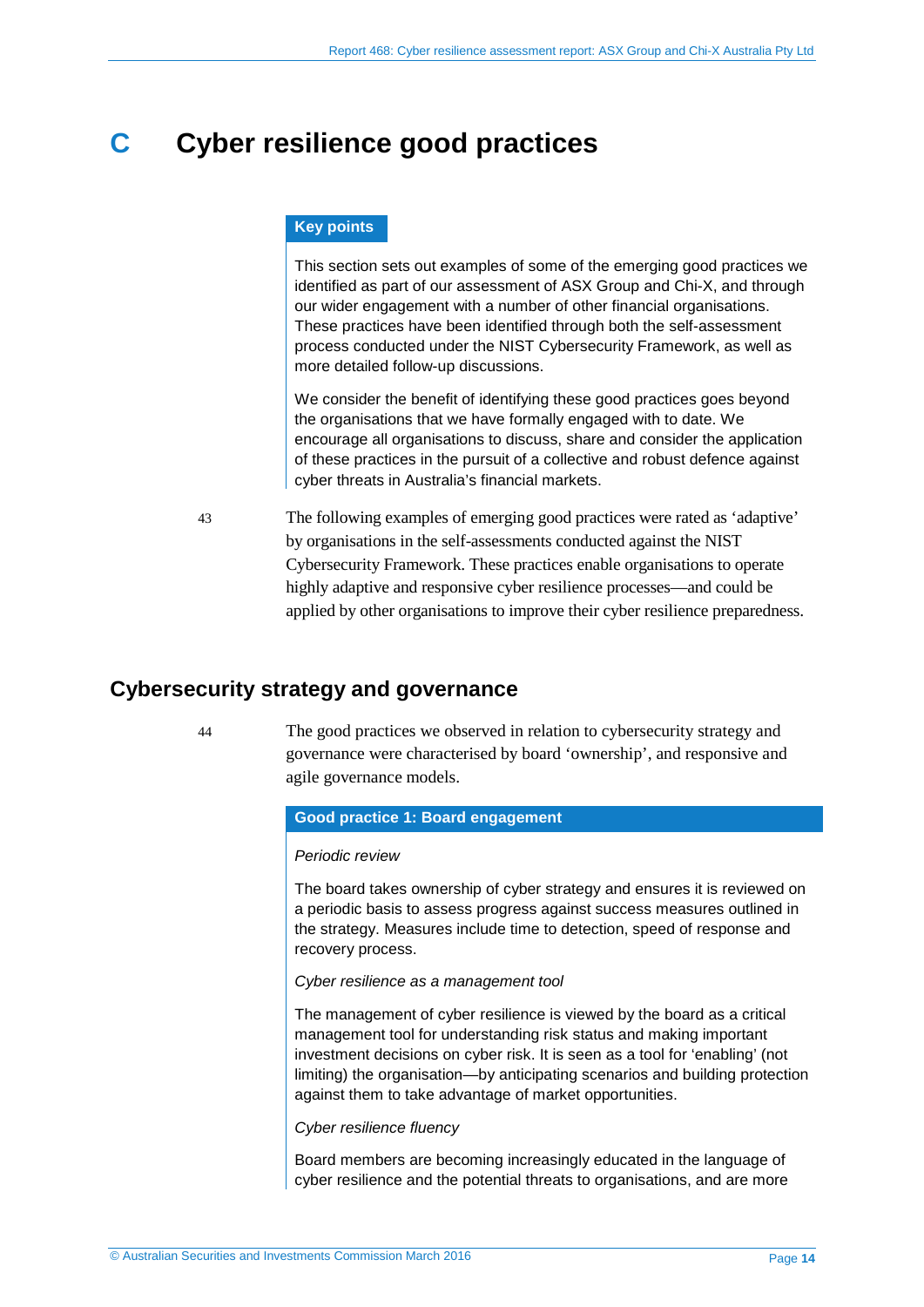readily able to ask risk and audit committees the relevant questions. This reflects an active understanding of the cyber threat landscape and the planning and testing of response scenarios: see the appendix for a set of questions for board members to consider when evaluating cyber resilience within their organisations.

#### *Assurance processes*

Assurance processes are focused on end-to-end business processes. This is undertaken with a view to confirming that critical business operations, technology applications and infrastructure—and the supporting data—are tested as a whole rather than independently of business processes and technology functions. Ensuring that critical business processes can be reactivated if and when an incident occurs.

#### **Good practice 2: Governance**

#### *Responsive governance*

Organisations are tailoring traditional governance processes, to ensure 'responsive governance'. In a rapidly changing cyber risk environment, the policies and procedures of today are not necessarily valid for long periods of time, and may not remain valid between typical annual review cycles.

This approach considers how adjustments can be driven by events and incidents, rather than by keeping to a fixed review period which might ignore the need for change that arises in between set periodic review points.

*Alignment with the organisations overall governance framework*

Cybersecurity governance is clearly and visibly aligned to other organisation-wide governance processes and procedures. This means that documented strategies, principles, policies, rules and procedures are in line with the overall governance framework.

## <span id="page-14-0"></span>**Cyber risk management and threat assessment**

45 Good practice in the area of cyber risk management and threat assessment is led by intelligence gathering through the use of third-party experts, and driven by routine threat assessments, including of relevant third parties.

#### **Good practice 3: Cyber risk management**

Cyber risk management is increasingly becoming intelligence-led and moving to near real-time processes. This is occurring through automation and use of risk management tools that can integrate many sources of risk—including those from collaboration and information-sharing sources such as peers in the industry, police and government agencies.

#### *'Fusion' centres*

Some organisations have taken the step of establishing specialist functional groups within their organisations to monitor and address risks in real time, often known as 'fusion' centres.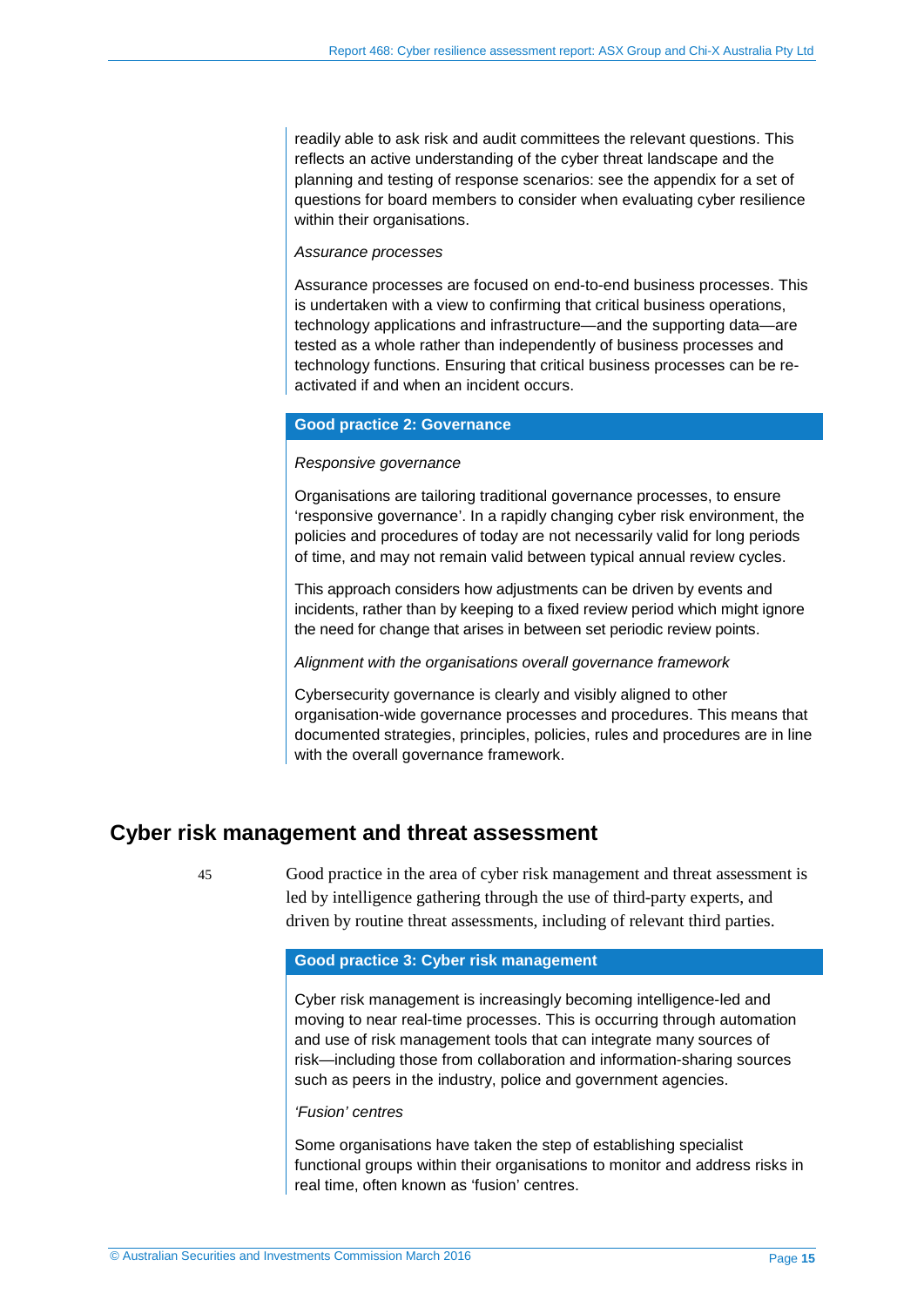#### **Third-party risk management**

46 As outsourcing and cloud-based services become more prevalent, the reliance on third-party service providers and partners has become essential to the provision of products and services for many organisations.

#### **Good practice 4: Third-party risk management**

Organisations have developed risk-based assessment methods and tools to ensure that third-party suppliers and partners are regularly assessed to guarantee compliance with required security standards. Some organisations are also using external service providers to carry out periodic assessments of partners and vendors.

## <span id="page-15-0"></span>**Collaboration and information sharing**

47 Collaboration is often characterised by confidential information-sharing arrangements with other financial institutions, security agencies and law enforcement. Information sharing is fundamental for organisations that are intelligence-led and aids in understanding attackers and potential threats, including terrorist organisations, political activists, organised crime and nationstate-sponsored attackers. This process also helps organisations to understand attackers' motives—whether it be information, funds or general disruption.

#### **Good practice 5: Collaboration and information sharing**

To gather intelligence, organisations are often engaging specialist thirdparty organisations to undertake security monitoring and assessments. By employing the services of specialist individuals and companies operating in foreign jurisdictions, organisations are able to gather threat intelligence.

Organisations also have confidential information-sharing arrangements in place with other financial institutions, security agencies and law enforcement.

## <span id="page-15-1"></span>**Asset management**

48 Effective management of organisational assets is characterised by centralised management systems for critical internal and external assets (e.g. software and data), and configuration management that ensures visibility of critical assets.

#### **Good practice 6: Asset management**

#### *Centralised asset management system*

Asset inventories for hardware, software and data, both internal and external to organisations, are managed through a centralised asset management system.

*Configuration management*

Configuration management is important for ensuring there is visibility of critical assets across the organisation, and for managing software versions and security patches.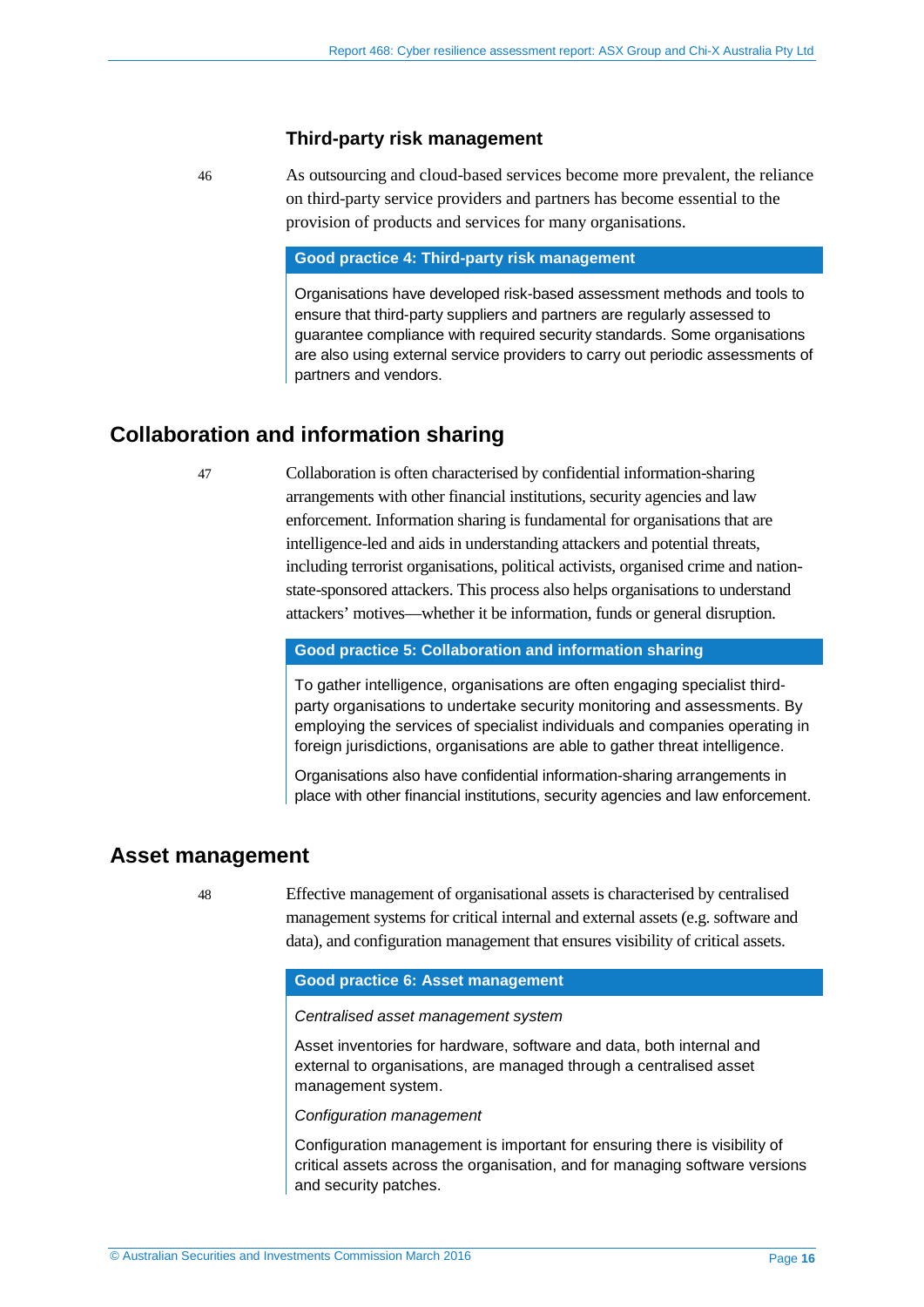## <span id="page-16-0"></span>**Cyber awareness and training**

49 There is clear recognition that effective cyber resilience requires a strong 'cultural' focus driven by the board and reflected in organisation-wide programs for staff awareness, education and random testing, including of third parties.

#### **Good practice 7: Cyber awareness and training**

#### *Training*

Development of organisation-wide programs and strategies to ensure staff awareness and education—including for contractors and partners—which is effectively managed and monitored against success criteria.

#### *Continuous development*

Strategies based on a program of continuous development of knowledge and awareness—so that, through active vigilance, staff become an effective defence against malicious cyber activities by preventing incidents arising from attempted phishing attacks and other forms of social engineering.

#### *Random staff testing*

Random testing of staff enables the organisation to measure the effectiveness of cyber-awareness programs (e.g. a test email containing malware is sent to a staff member or group to test their response) and to take appropriate measures based on the response (i.e. staff may be required to undertake further training if they do not manage the situation in accordance with their training).

## <span id="page-16-1"></span>**Proactive measures and controls**

50 Proactive measures and controls for cyber risks are characterised by implementation of the Australian Signals Directorate's (ASD) *[Strategies to](http://www.asd.gov.au/infosec/mitigationstrategies.htm)  [mitigate targeted cyber intrusions](http://www.asd.gov.au/infosec/mitigationstrategies.htm) (or equivalent)*, as well as a range of additional controls (e.g. encryption for 'data in transit' based on a risk assessment of the asset in question).

#### **Good practice 8: Proactive measures and controls**

Organisations have already implemented, or have made it a priority to implement the ASD's 'top four' *[Strategies to mitigate targeted](http://www.asd.gov.au/infosec/mitigationstrategies.htm) cyber intrusions*. These are:

- application whitelisting;
- application patching;
- operating system patching; and
- restricting administrative privileges.

Additionally, the more progressive organisations have also sought to apply:

• security as integral to the systems development lifecycle, sometimes known as the Security Development Lifecycle (SDL);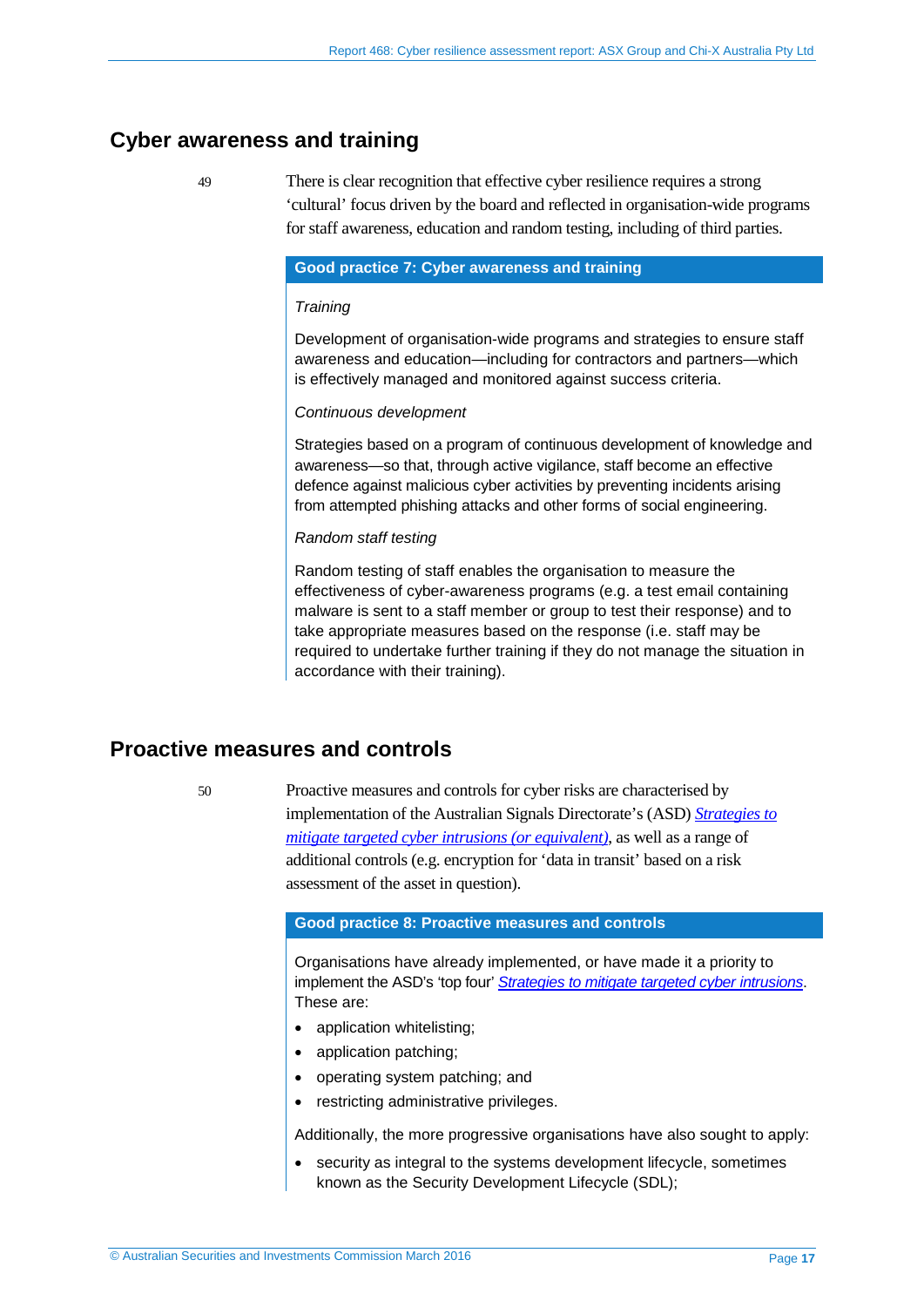- encryption for stored data and 'data in transit' based on a risk assessment of the assets in question;
- filtering and monitoring of outbound email messages to ensure that data is not transmitted outside of the organisation's network in error or through intent; and
- highly restricted access to use of USB ports on computer equipment to minimise risks of data leakage or introductions of unauthorised software or files.

## <span id="page-17-0"></span>**Detection systems and processes**

51 There has been a lot of development in the approaches taken by 'goodpractice' organisations in the area of cyber detection systems and processes. Good practices are characterised by the use of organisation-wide continuous monitoring systems and the use of data analytics to integrate sources of threats in real time.

#### **Good practice 9: Detection systems and processes**

#### *Continuous monitoring systems*

Continuous monitoring systems, often organisation-wide, are implemented to monitor events on an organisation's network and systems using Security Information and Event Management (SIEM) technologies. SIEM technologies enable the detection and alert of anomalous user behaviours such as access to applications or files, as well as abnormal movement of information across the networks measured against a baseline reference of 'normal' activity.

#### *Data analytics*

Use of data analytics to enable organisations to integrate sources of threats and associated risks into a single view of the threat landscape in real time. Threats detected by the organisation, in addition to information collected through collaboration and information-sharing channels, are analysed to move response capability towards predicting malicious cyber activities.

#### *'Red teaming'*

Employing technical specialists to work on breaking into an organisation's networks.

## <span id="page-17-1"></span>**Response and recovery planning**

52 Response planning for cyber risks is different from standard business continuity planning because the scenarios are not as predictable, in part due to:

> (a) the range of threat sources (e.g. insider threats, which contribute to over 30% of identified incidents); and

Note: See PricewaterhouseCoopers, *[Turnaround and transformation in cybersecurity:](https://www.pwc.com/gx/en/consulting-services/information-security-survey/assets/pwc-gsiss-2016-financial-services.pdf)  [Financial services](https://www.pwc.com/gx/en/consulting-services/information-security-survey/assets/pwc-gsiss-2016-financial-services.pdf)* (PDF 215 KB), 2 October 2015.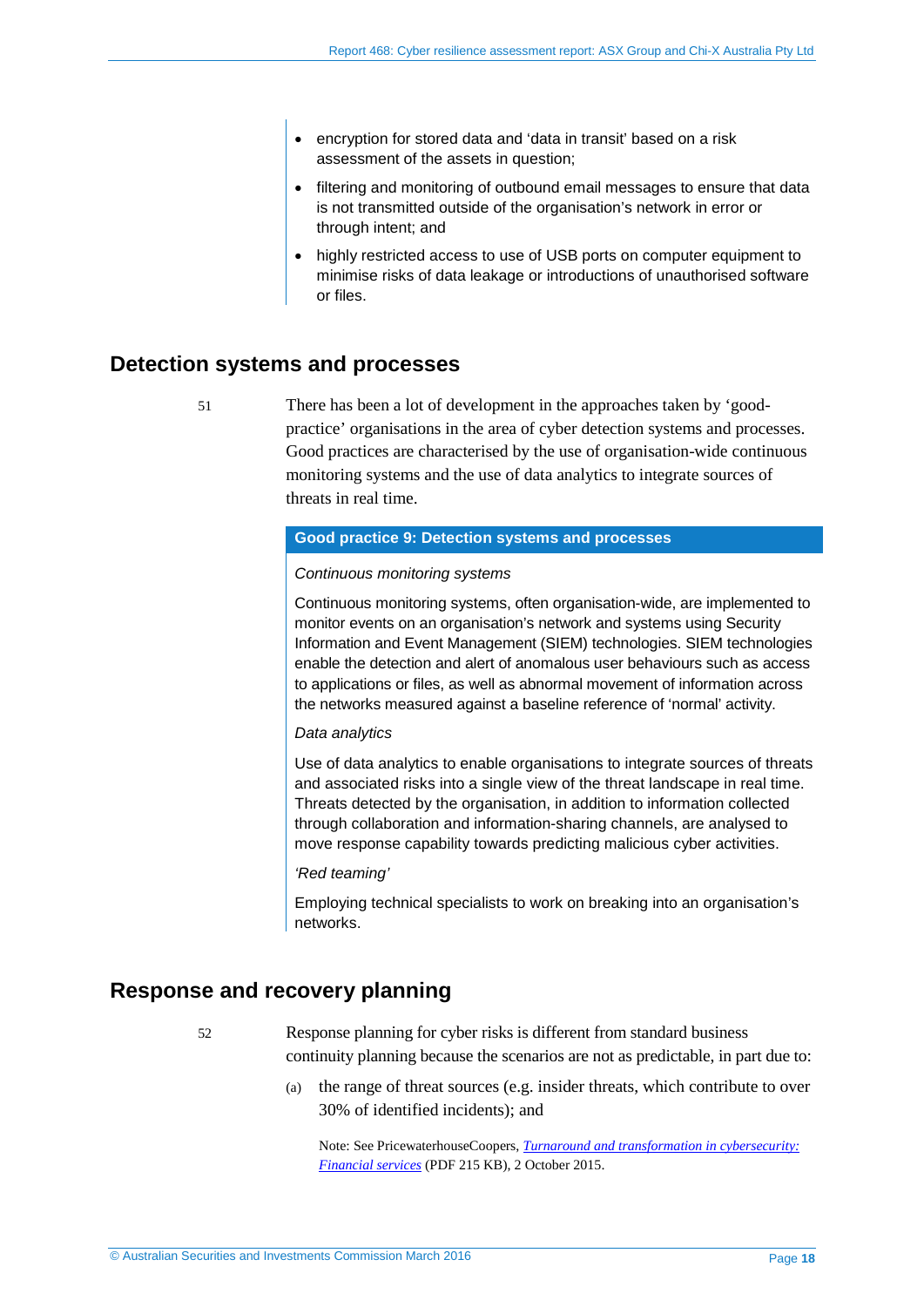- (b) the speed at which the sophistication levels of attacks are changing.
- 53 Good practices we observed included routine and detailed scenario planning, war gaming, proactive reporting to the board and well-developed communication plans.

#### **Good practice 10: Response planning**

Organisations are adopting some of the following practices:

- *Scenario planning*: To predict the types of incidents that may occur based on their specific risk profile, and implementing and exercising response processes.
- *War gaming:* Some organisations are using war gaming techniques to better understand and plan their defence against malicious cyber activities.
- *Proactive reporting to the board*: Reporting of changing threats and the counter measures that are in place.

#### **Good practice 11: Recovery planning**

In the event of a data breach, organisations have actively determined when and how to notify customers—and there is a well-defined communication plan in place for managing stakeholders and public relations.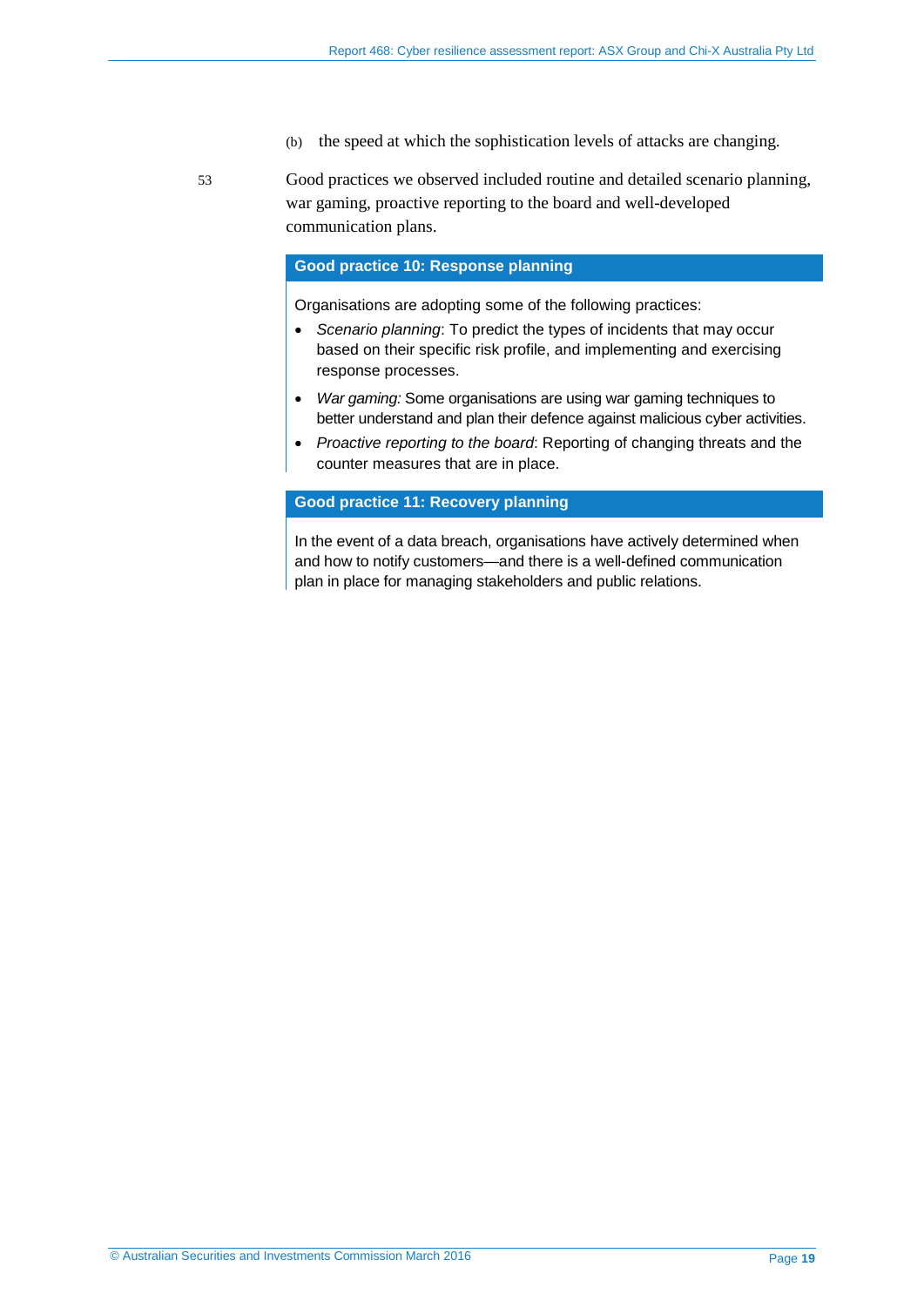## <span id="page-19-0"></span>**Appendix: Key questions for an organisation's board of directors**

- 54 Recognising and managing risk is a crucial part of the role of an organisation's board of directors and senior management. To enable boards to do this, organisations must have an appropriate framework to identify and manage risk on an ongoing basis. Given the magnitude and prominence of cyber risk for most organisations, informed oversight of risk involves the board being satisfied that cyber risks are adequately addressed by the risk management framework of the organisation. Important controls include ensuring the organisation has appropriate safeguards in place against malicious cyber activities, and that recovery capabilities are adequate.
- 55 Paragraphs [56](#page-19-1)[–67](#page-21-0) contain details of key questions for board members to consider when reviewing their risk management frameworks.

## **Risk management framework**

## **Question 1: Are cyber risks an integral part of the organisation's risk management framework?**

<span id="page-19-1"></span>56 The board should ensure that cyber risk is an element of the broader risk framework and that exposures are recognised, assessed for impacts based on clearly defined metrics such as response time, cost and legal or compliance implications, and planned for to attract investment commensurate to a riskbased assessment.

## **Question 2: How often is the cyber resilience program reviewed at the board level?**

57 Given the rate of change in the cyber risk landscape, and the speed at which a business can be severely compromised (potentially within hours or days); the board should consider whether periodic reviews (that are more frequent than for other risks forming part of the risk management framework) should be adopted.

## **Identifying cyber risk**

## **Question 3: What risk is posed by cyber threats to the organisation's business?**

58 Different businesses will be exposed to different cyber risks and different potential consequences. It is important for the board to reflect on risks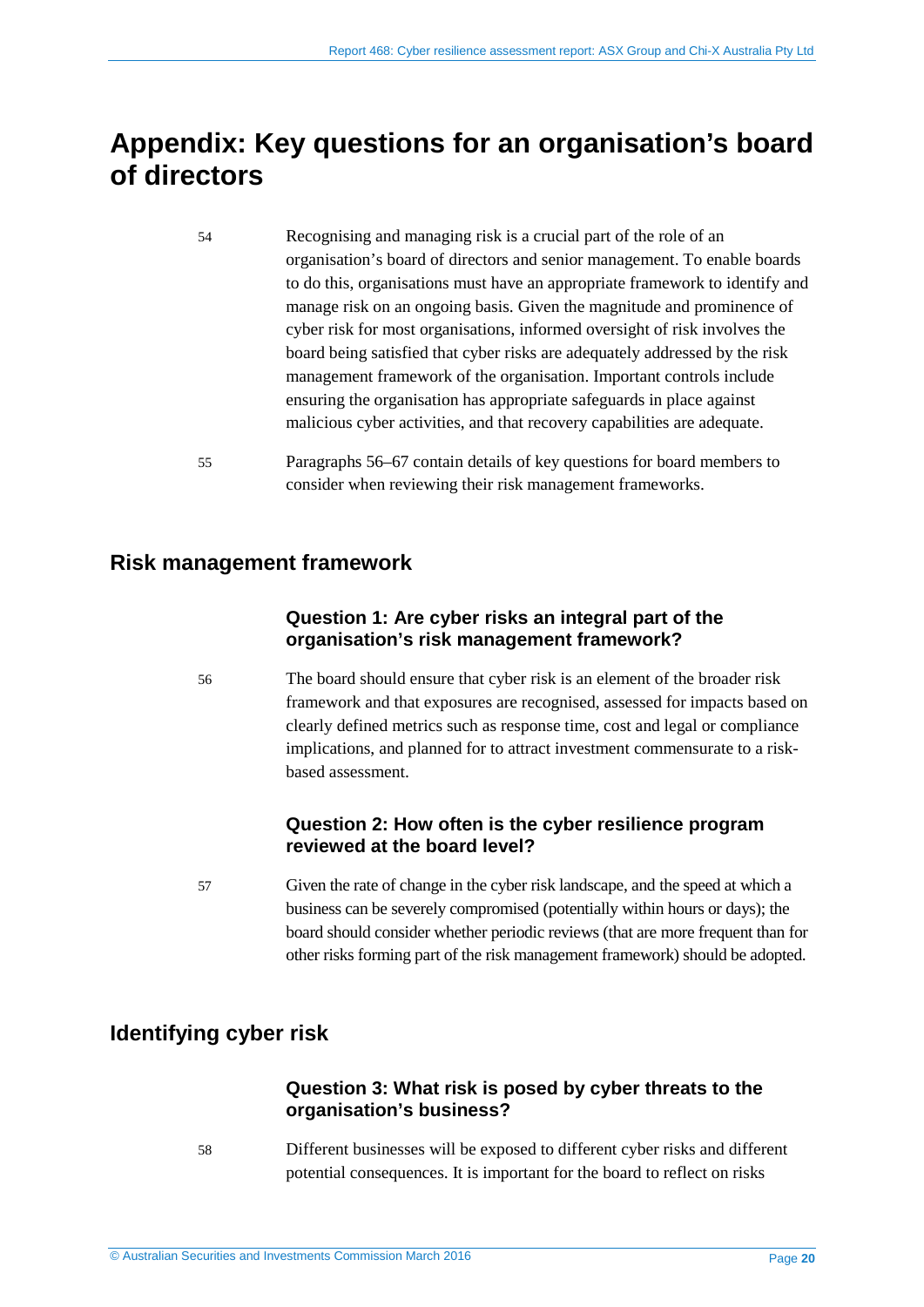relevant to the particular business of the organisation. Without understanding the nature of the risk and its consequences it is difficult for a board to set a suitable risk tolerance for the risk and to ensure that cyber risks are adequately dealt with by the organisation's risk management framework.

## **Question 4: Does the board need further expertise to understand the risk?**

- 59 Although a board may not require general technology expertise, for many organisations it may be advisable to have one or more directors that have a strategic understanding of technology and its associated risks, or that have a background in cybersecurity.
- 60 In some circumstances, the board should consider the use of external cyber experts to review and challenge the information presented by senior management.

## **Monitoring cyber risk**

## **Question 5: How can cyber risk be monitored and what escalation triggers should be adopted?**

- 61 Trying to identify a cyber risk may pose particular challenges. Organisations at the forefront of good practice are using intelligence-driven solutions to deal with this challenge.
- 62 For some organisations malicious cyber activities may be devastating to the organisation's business operations, it is therefore important to consider what might lead to the provision of more detailed information on the risk to senior management and the board.

## **Controls**

## **Question 6: What is the people strategy around cybersecurity?**

- 63 Despite significant advances in cybersecurity technology; products, lack of staff awareness of safe cyber practices, social engineering and negligent behaviours remain a major source of cyber issues.
- 64 The boards should satisfy itself that there is sufficient investment in staff awareness training given its prominence as a source of risk—and because a collective effort against cyber threats will better serve an organisation.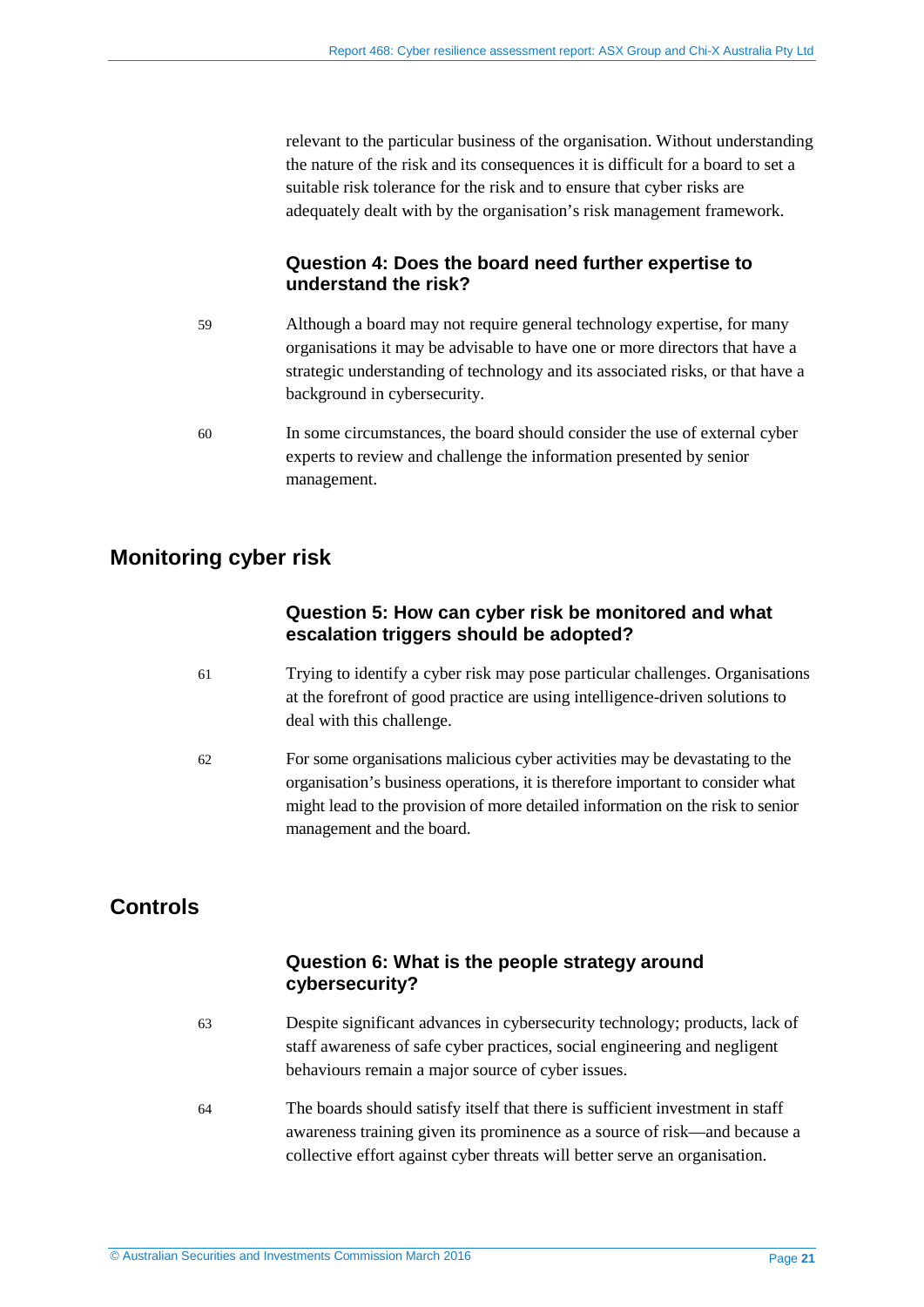### **Question 7: What is in place to protect critical information assets?**

65 The board should be satisfied that critical information assets of the organisation are appropriately secure. There should be transparency surrounding the location of all critical assets (including third-party partners and service providers), how they are protected and how protection is being assured.

## **Response**

### **Question 8: What needs to occur in the event of a breach?**

66 The boards should ask itself:

- (a) If and when a problem arises, what processes are in place for communicating effectively, internally and externally, and managing the situation?
- (b) Has there been a sufficient level of scenario planning and testing to ensure that response plans are valid and up-to-date, including with third-party suppliers and dependents?
- <span id="page-21-0"></span>67 The board may need to ensure that security and customer trust are central considerations as companies strive to deliver innovative products and services through technology.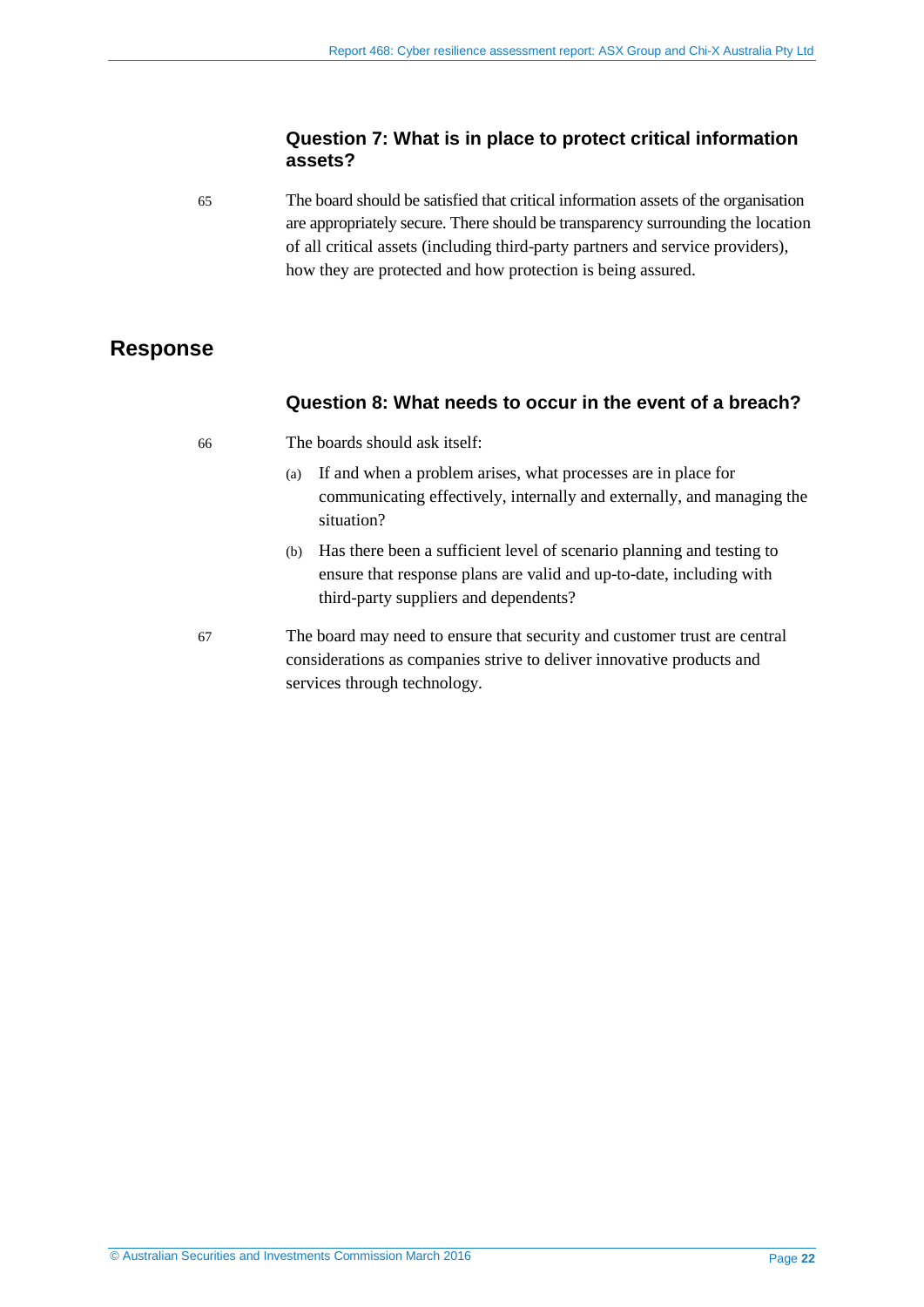# <span id="page-22-0"></span>**Key terms**

| Term                                            | <b>Meaning in this document</b>                                                                                                                              |
|-------------------------------------------------|--------------------------------------------------------------------------------------------------------------------------------------------------------------|
| ASD                                             | Australian Signals Directorate                                                                                                                               |
| <b>ASX</b>                                      | ASX Limited or the exchange market operated by ASX<br>Limited                                                                                                |
| ASX 24                                          | The exchange market operated by Australian Securities<br>Exchange                                                                                            |
| <b>ASX Clear</b>                                | ASX Clear Pty Limited (formerly known as Australian<br>Clearing House Pty Limited)                                                                           |
| <b>ASX Clear (Futures)</b>                      | ASX Clear (Futures) Pty Limited (formerly known as SFE<br><b>Clearing Corporation Pty Limited)</b>                                                           |
| <b>ASX Compliance</b>                           | ASX Compliance Pty Limited (formerly known as ASX<br>Markets Supervision Pty Limited)                                                                        |
| <b>ASX Group</b>                                | ASX, Australian Securities Exchange, ASX Clear, ASX<br>Clear (Futures) and ASX Settlement                                                                    |
| <b>ASX Settlement</b>                           | ASX Settlement Pty Limited (formerly known as ASX<br>Settlement and Transfer Corporation Pty Limited)                                                        |
| Australian market<br>licence                    | Australian market licence under s795B of the<br>Corporations Act that authorises a person to operate a<br>financial market                                   |
| Chi-X                                           | Chi-X Australia Pty Ltd or the exchange market operated<br>by Chi-X                                                                                          |
| clearing and<br>settlement facility<br>licence  | An Australian clearing and settlement facility licence<br>under s824B that authorises a person to operate a<br>clearing and settlement facility in Australia |
| clearing and<br>settlement facility<br>licensee | A person who holds a clearing and settlement facility<br>licence                                                                                             |
| <b>Corporations Act</b>                         | Corporations Act 2001, including regulations made for the<br>purpose of that Act                                                                             |
| CPMI                                            | Committee on Payments and Market Infrastructure                                                                                                              |
| CPMI–IOSCO<br>Principles                        | CPMI-IOSCO Principles for financial market<br><i>infrastructures</i>                                                                                         |
| critical infrastructure                         | Assets that are essential for the functioning of society and<br>the economy, and to ensure national security                                                 |
| CS facility                                     | Clearing and settlement facility                                                                                                                             |
| CS facility licensee                            | Clearing and settlement facility licensee                                                                                                                    |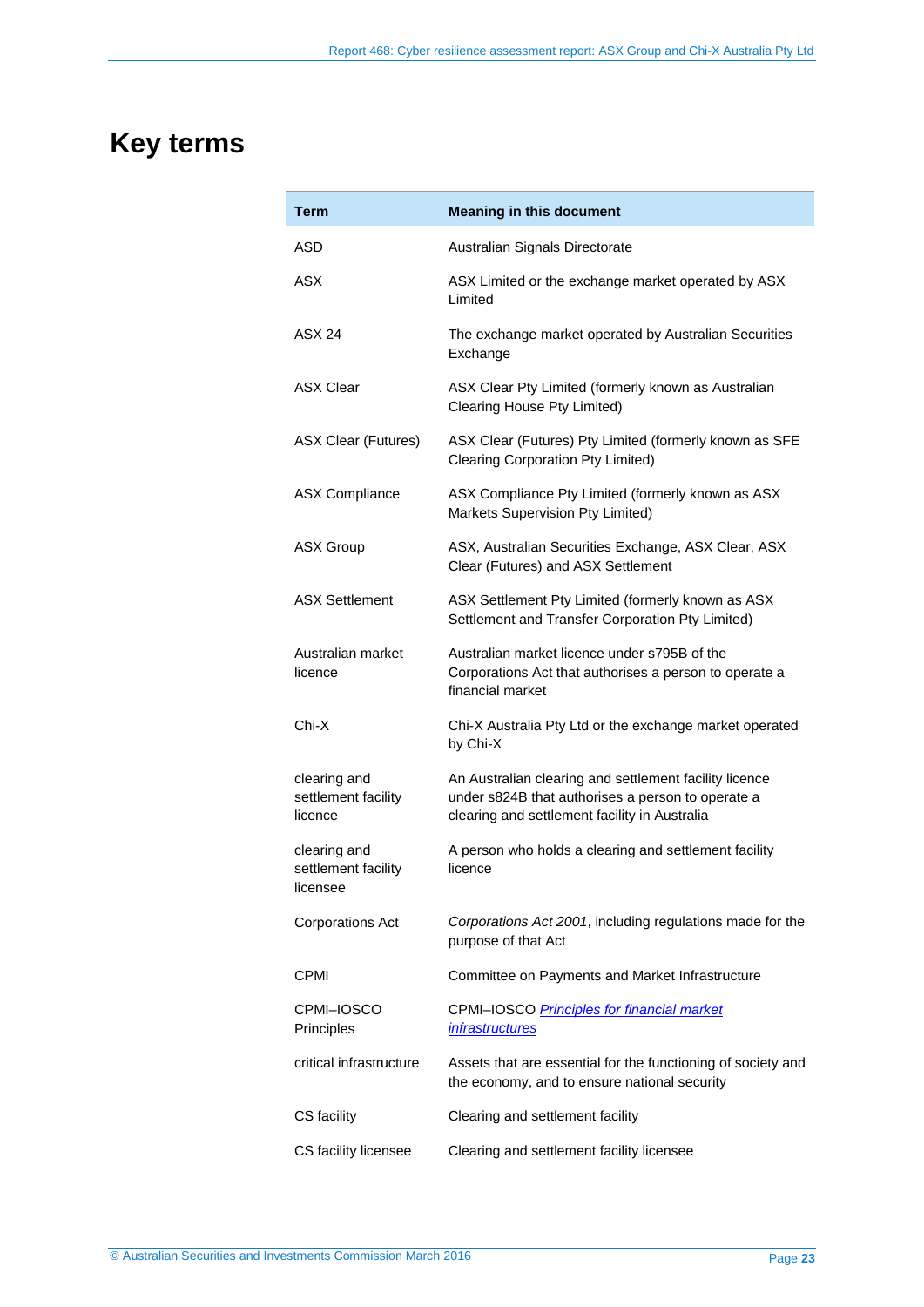| Term                                        | <b>Meaning in this document</b>                                                                                                                                                                                                                        |
|---------------------------------------------|--------------------------------------------------------------------------------------------------------------------------------------------------------------------------------------------------------------------------------------------------------|
| cyber event                                 | An observable occurrence in an information system or<br>network                                                                                                                                                                                        |
| <b>Cyber Guidance</b>                       | CPMI-IOSCO Consultative paper: Guidance on cyber<br>resilience for financial market infrastructures                                                                                                                                                    |
| cyber incident                              | An occurrence that actually or potentially results in<br>adverse consequences to an information system or the<br>information that the system processes, stores, or<br>transmits and that may require a response action to<br>mitigate the consequences |
| cyber resilience                            | An organisation's ability to prepare and respond to malicious<br>cyber activity and to continue operation during, or quickly<br>adapt and recover from, the malicious cyber activity                                                                   |
| cyber risk                                  | A cyber threat or cyber vulnerability                                                                                                                                                                                                                  |
| cybersecurity                               | Security measures taken to improve cyber resilience                                                                                                                                                                                                    |
| cyber threat                                | A possible malicious cyber activity, with the potential to<br>adversely impact organisational operation and assets,<br>individuals, other organisations, or a nation                                                                                   |
| cyber vulnerability                         | An inherent weakness in an information system, security<br>procedures, internal controls or implementation that could<br>be exploited by a cyber-threat source                                                                                         |
| <b>FSS</b>                                  | RBA Financial Stability Standards for CS facilities                                                                                                                                                                                                    |
| financial market<br>infrastructure provider | Includes an Australian market licensee, a CS facility<br>licensee or an Australian derivative trade repository<br>(ADTR) licensee                                                                                                                      |
| <b>IOSCO</b>                                | International Organization of Securities Commissions                                                                                                                                                                                                   |
| malicious cyber                             | An attempted or actual incident that either:                                                                                                                                                                                                           |
| activity                                    | • uses computer technology or networks to commit or<br>facilitate the commission of traditional crimes, such as<br>fraud and forgery-for example, identity or data theft<br>(computer assisted), or                                                    |
|                                             | • is directed at computers and computer systems or<br>other information communication technologies-for<br>example, hacking or denial of services (computer<br>integrity)                                                                               |
| market licensee                             | Holder of an Australian market licence                                                                                                                                                                                                                 |
| <b>NIST</b>                                 | National Institute for Standards and Technology                                                                                                                                                                                                        |
| <b>NIST Cybersecurity</b><br>Framework      | NIST Cybersecurity Framework for Critical Infrastructure                                                                                                                                                                                               |
| RBA                                         | Reserve Bank of Australia                                                                                                                                                                                                                              |